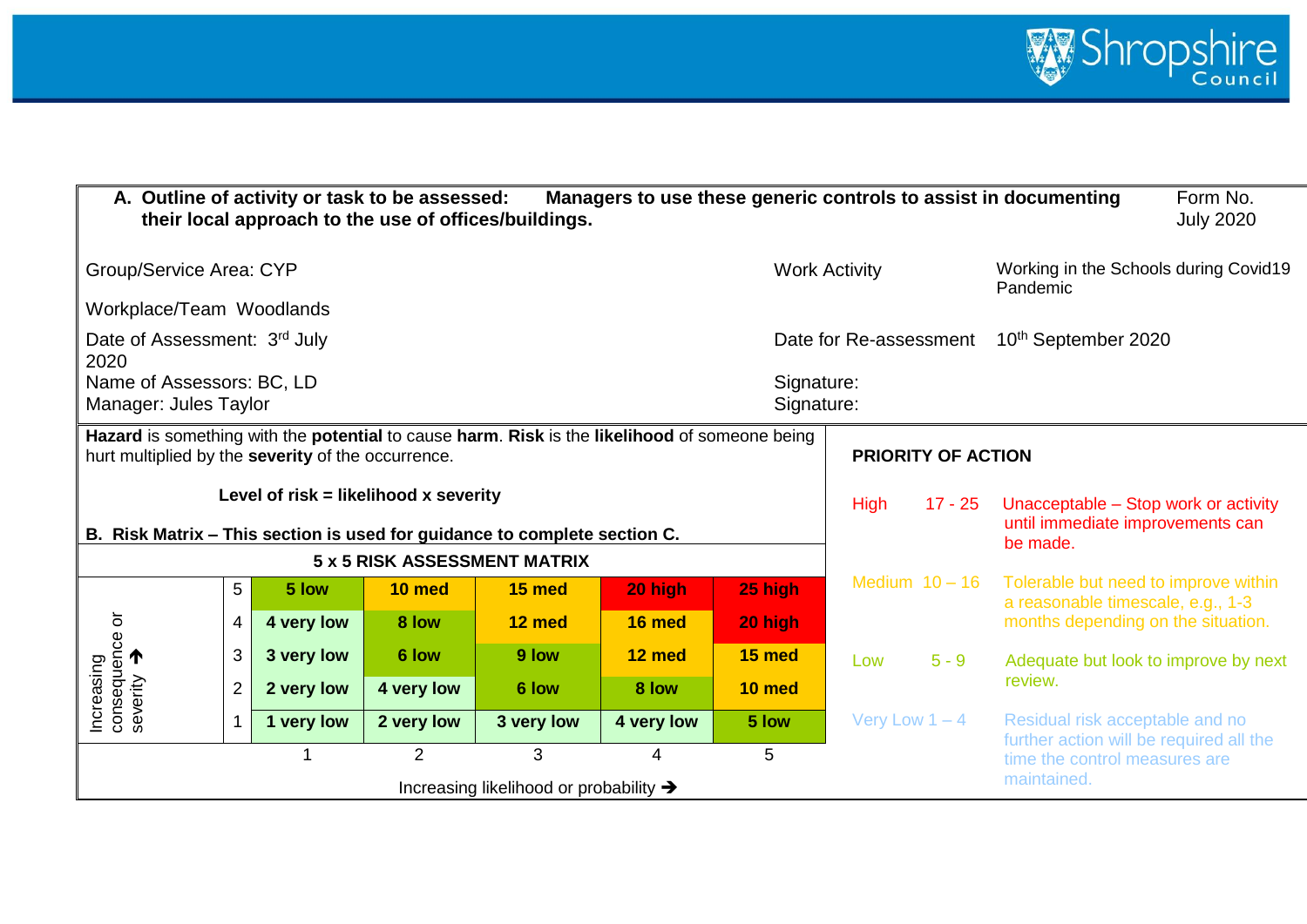| <b>Score</b> | <b>Likelihood / Probability</b> | <b>Description</b>                                   |
|--------------|---------------------------------|------------------------------------------------------|
| 5            | Very likely / Almost certain    | Event is expected to occur in most circumstances     |
| 4            | Likely                          | Event will probably occur in most circumstances      |
| 3            | Fairly likely / Possible        | Event could occur at some time                       |
| 2            | Unlikely                        | Event is not likely to occur in normal circumstances |
|              | Very unlikely                   | Event may occur only in exceptional circumstances    |

| <b>Score</b> | <b>Consequence/Severity</b>      | <b>Description</b>                                   |
|--------------|----------------------------------|------------------------------------------------------|
| 5            | Catastrophic / Severe / Fatality | Death or permanent disability to one or more person  |
| 4            | Major injury / ill health        | Hospital admission required, e.g., broken arm or leg |
| 3            | Moderate (over 7-day injury)     | Medical treatment required, over 7-day injury        |
| 2            | Minor injury / ill health        | First aid is required                                |
| 1            | Insignificant / no injury        | Injuries not requiring first aid treatment           |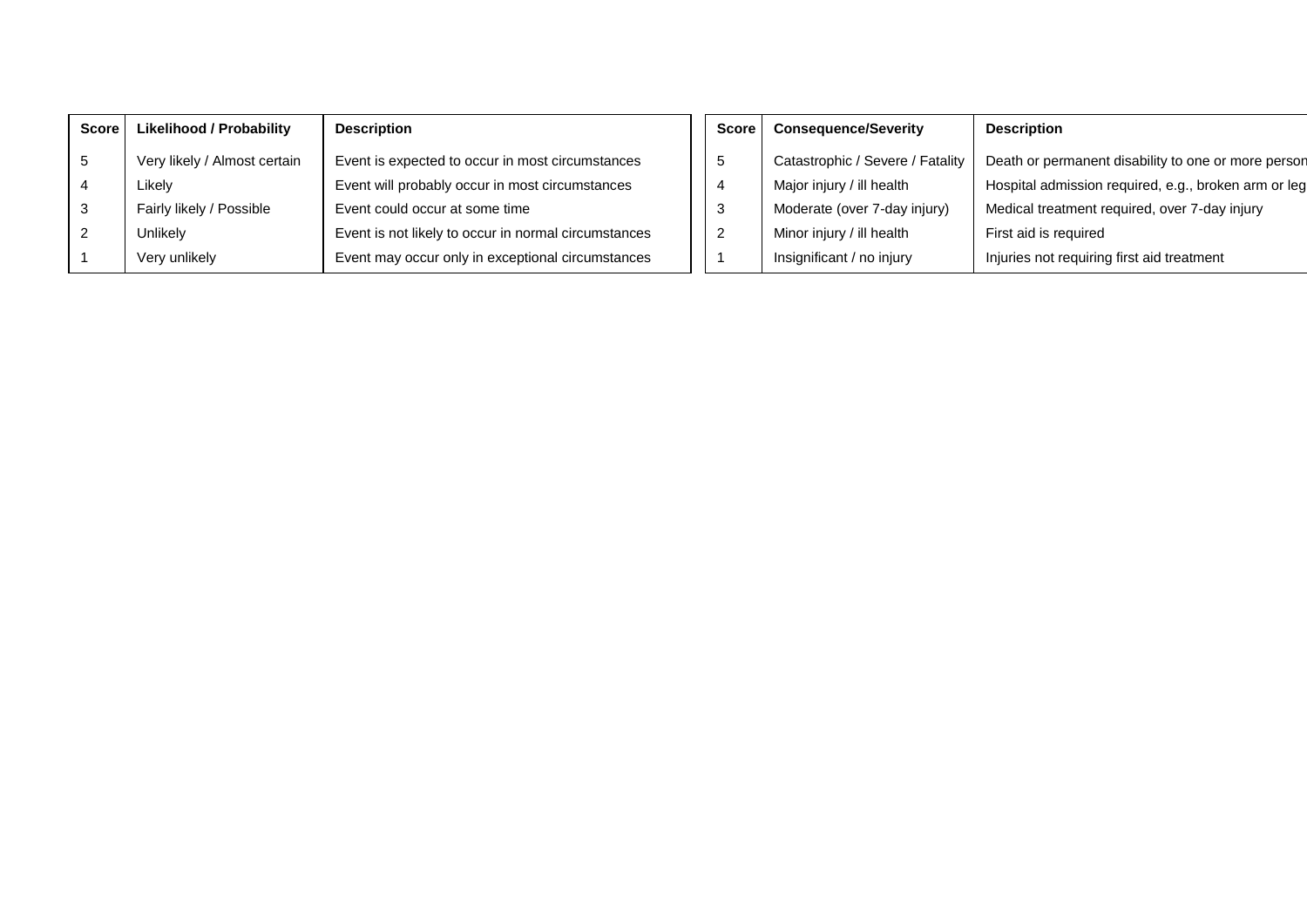| What are the                                                          | Who might<br>be harmed<br>and how the                 | What are you already doing?                                                                                                                                                                                                                                                                                                                                                                                               | <b>Risk</b><br>Level | What further actions                                                                                                                                                                                                                            | <b>Residual</b><br><b>Risk</b><br>Level |     | <b>Action</b> |
|-----------------------------------------------------------------------|-------------------------------------------------------|---------------------------------------------------------------------------------------------------------------------------------------------------------------------------------------------------------------------------------------------------------------------------------------------------------------------------------------------------------------------------------------------------------------------------|----------------------|-------------------------------------------------------------------------------------------------------------------------------------------------------------------------------------------------------------------------------------------------|-----------------------------------------|-----|---------------|
| Hazards?                                                              | hazard<br>could cause<br>harm                         | <b>(Existing Controls)</b>                                                                                                                                                                                                                                                                                                                                                                                                | Low/Med/<br>High     | are necessary                                                                                                                                                                                                                                   | Low/Med/<br>High                        | Who | When          |
|                                                                       |                                                       | Ensure suitable levels of staff are maintained<br>Staff who are asymptomatic can remain at work or return to work<br>immediately as long as they remain asymptomatic<br>Staff availability to be reviewed daily. Supply staff have been<br>identified who are available to support if required<br>minimising contact with individuals who are unwell by ensuring<br>that those who have coronavirus symptoms, or who have |                      | Staffing needs for September<br>have identified adequate<br>staffing levels.<br>No further actions required<br>currently<br>Temperature testing on arrival<br>to remain for the autumn term.                                                    |                                         |     |               |
| Catching<br>or spreading<br>Coronavirus-<br>General<br>considerations | Staff, pupils<br>Parents,<br>guardians,<br>neighbours | someone in their household who does, do not attend<br>Temperatures to be taken of staff and pupils on arrival. Any pupil<br>measuring 37.8 or above will be removed to an isolated room to<br>await collection by parents.                                                                                                                                                                                                |                      | Parents to be advised that<br>pupils should not be sent to<br>school if they or anyone in the<br>household has symptoms.                                                                                                                        |                                         |     |               |
|                                                                       |                                                       | Staff measuring 37.8 or above will be refused entry and sent<br>home.                                                                                                                                                                                                                                                                                                                                                     |                      | Parents and staff to be advised<br>that testing should be<br>undertaken for all that display<br>symptoms, isolation to be<br>implemented until a negative<br>test is received.<br>Isolation to be undertaken if<br>contacted by test and trace. |                                         |     |               |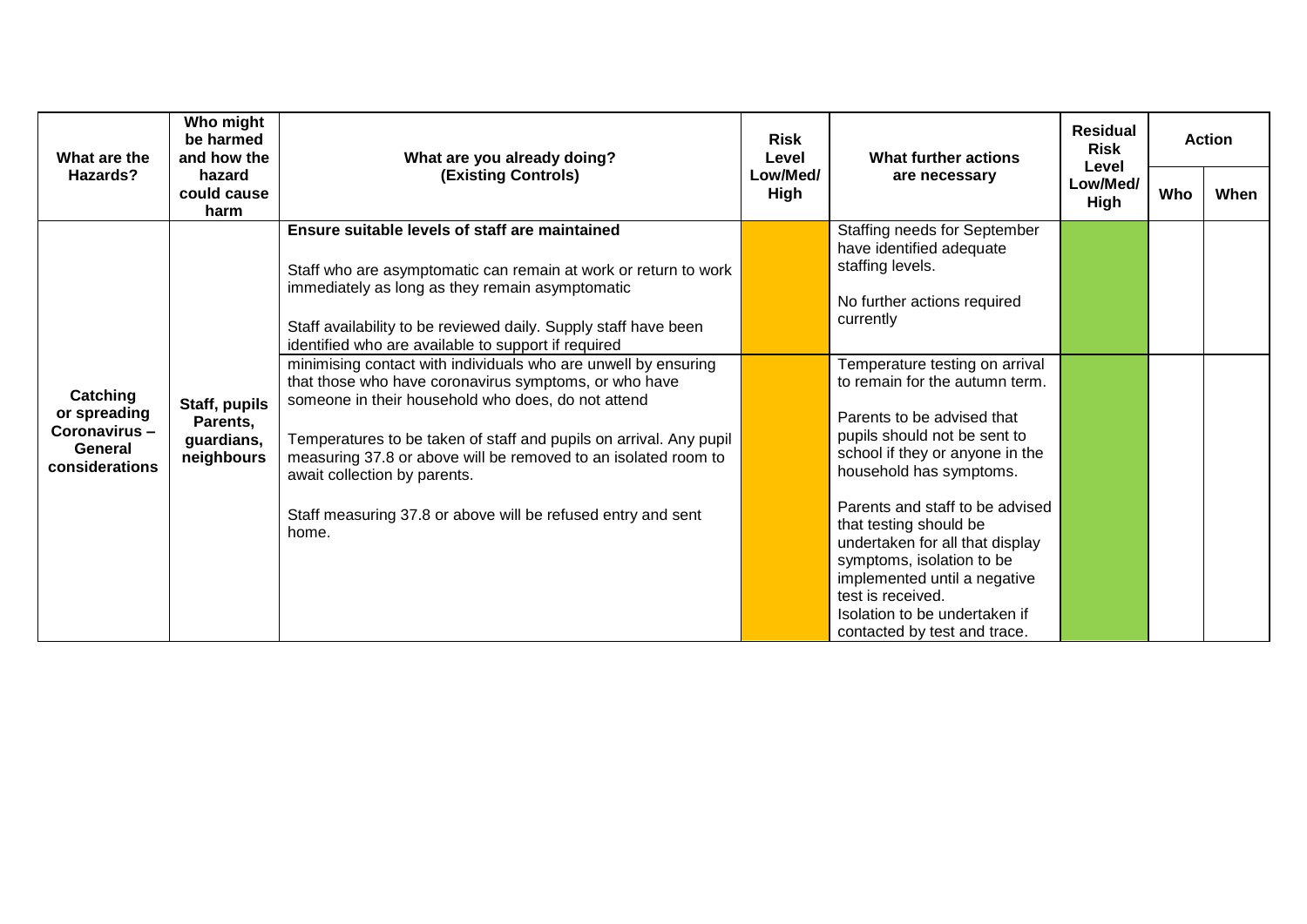| Engage with the NHS test and trace process                        | Staff and pupils who  |
|-------------------------------------------------------------------|-----------------------|
|                                                                   | symptoms or who re    |
| School will have a limited number of home test kits which can be  | symptoms will be he   |
| sent home with pupils.                                            | organise a test. Indi |
|                                                                   | must isolate for 10 o |
|                                                                   | the onset of sympto   |
|                                                                   | a negative test resu  |
|                                                                   | obtained. Members     |
|                                                                   |                       |
|                                                                   | same household mu     |
|                                                                   | isolate for 14 days o |
| Managing confirmed cases of coronavirus amongst the               | negative test result  |
| school community                                                  | Staff and pupils mus  |
|                                                                   | test results with sch |
| Once school becomes aware that someone who has attended           | soon as they are ob   |
| has tested positive, school should contact the local health       | If someone tests po   |
| protection team.                                                  | should follow the sta |
|                                                                   | guidance              |
| The health protection team will carry out a rapid risk assessment | www.gov.uk/govern     |
| to confirm who has been in close contact with the person during   | cations/covi-19-stay  |
| the period that they were infectious, and ensure they are asked   | guidance-for-housel   |
|                                                                   | possible-coronaviru   |
| to self-isolate - school will endorse this totally.               | infection)            |
|                                                                   |                       |
| The health protection team will advise school who should be       |                       |
| sent home and told to self-isolate for fourteen days.             | Where an outbreak     |
|                                                                   |                       |
| A template letter will be provided by the health protection team  | confirmed, a mobile   |
| to be sent to parents.                                            | unit may be dispatcl  |
|                                                                   | others who may hav    |
|                                                                   | contact with the per  |
| Household members of those contacts that are sent home do         | has tested positive.  |
| not need to self-isolate themselves unless the person sent home   |                       |
| subsequently develops symptoms.                                   |                       |
|                                                                   |                       |
| If school has 2 or more confirmed cases within 14 days, we may    |                       |
| have an outbreak, and will work with the local health protection  |                       |
| team who will advise if further action is required.               |                       |
|                                                                   |                       |
|                                                                   |                       |
|                                                                   |                       |
|                                                                   |                       |

Staff and pupils who develop symptoms or who report symptoms will be helped to ividuals must isolate for 10 days from the onset of symptoms or until ult is s of the ust selfor until a is obtained. ist share hool as btained.  $\overline{\phantom{a}}$  sositive they tay at home mment/publi [cations/covi-19-stay-at-home](http://www.gov.uk/government/publications/covi-19-stay-at-home-guidance-for-households-with-possible-coronavirus-covid-19-infection)[guidance-for-households-with-](http://www.gov.uk/government/publications/covi-19-stay-at-home-guidance-for-households-with-possible-coronavirus-covid-19-infection) $\overline{\text{us-covid-19}}$ -

 $\mathsf{is}$ testing  $ched$  to test ve been in rson that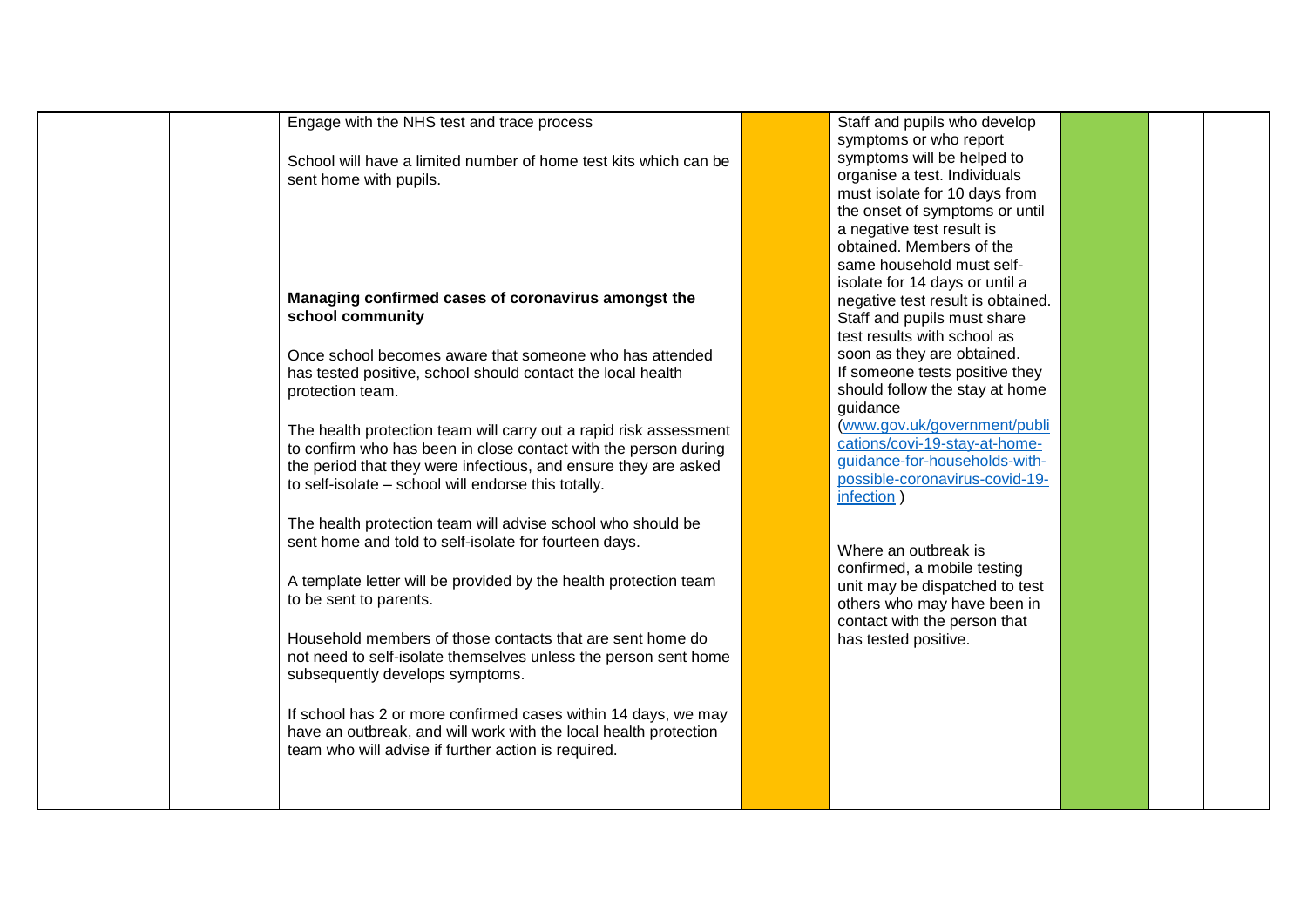| Protecting the wider school community & neighbours<br>It is essential that every care is taken to safeguard the<br>community around the school, especially our immediate<br>neighbours which is a community of residential properties and<br>small businesses. | Pupils should be closely<br>supervised by a member of<br>staff at all times.<br>Pupils needing some cooling<br>off time outside should be<br>directed to outside DT and<br>outside the pastoral office. |  |  |
|----------------------------------------------------------------------------------------------------------------------------------------------------------------------------------------------------------------------------------------------------------------|---------------------------------------------------------------------------------------------------------------------------------------------------------------------------------------------------------|--|--|
| We know that on occasion, our pupils will attempt to and will<br>access neighbouring properties                                                                                                                                                                | Neighbours to be provided with<br>contact phone number, email<br>addresses etc so that regular<br>contact can be maintained if<br>necessary                                                             |  |  |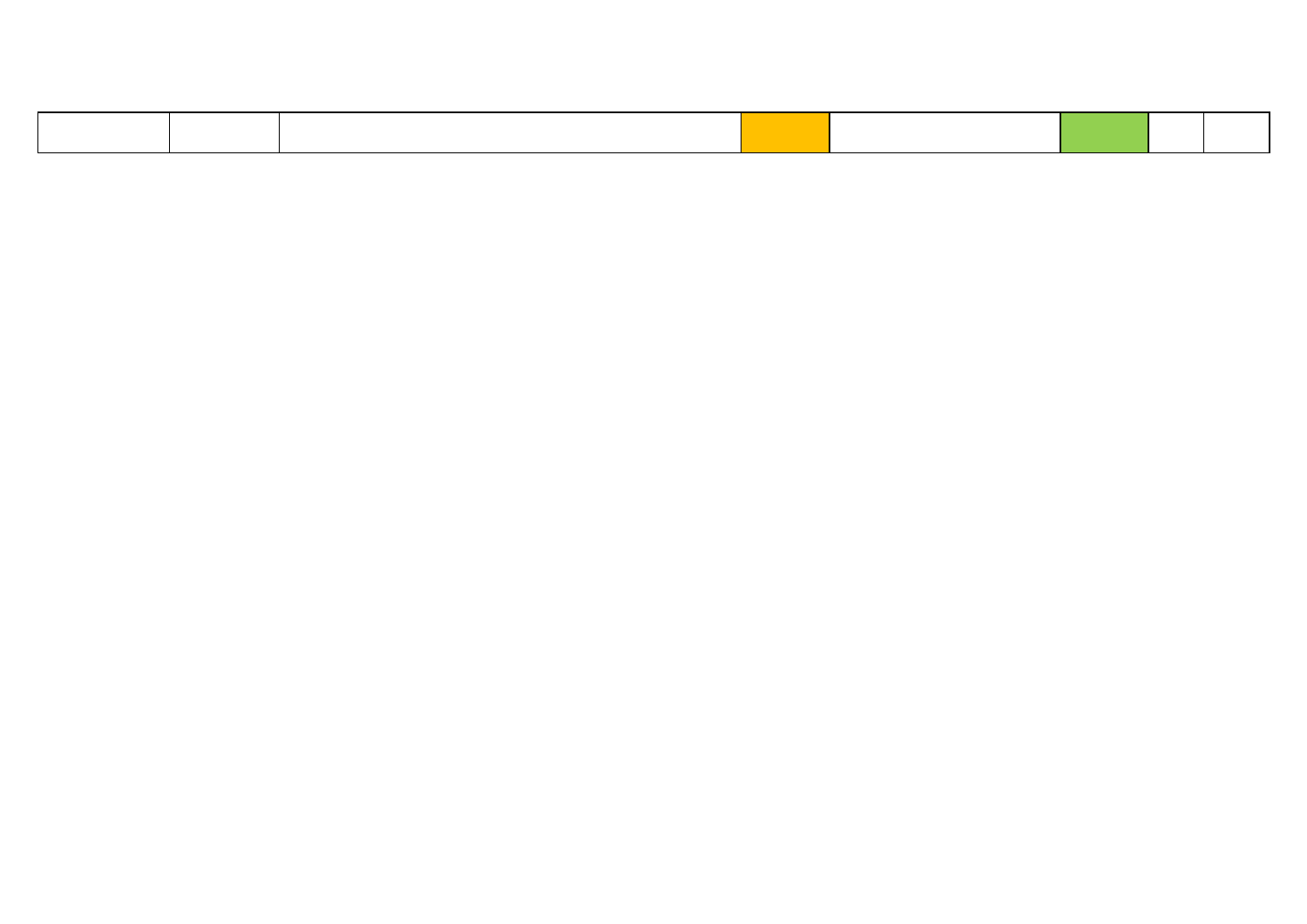| All areas used in school have been re-organised to allow for 2m<br>social distancing to be facilitated.<br>Reminder posters / arrows                                                                                                                                     | 2 metre distancing signage will<br>remain in place (Wem) and<br>staff and pupils will be |  |  |
|--------------------------------------------------------------------------------------------------------------------------------------------------------------------------------------------------------------------------------------------------------------------------|------------------------------------------------------------------------------------------|--|--|
| One-way system (demarked with stickers)                                                                                                                                                                                                                                  | encouraged to remain 2<br>metres apart where possible.                                   |  |  |
| This has led to reduced capacity;<br>The dining hall is currently not in use. Pupils will collect their<br>lunches and then eat them in their classroom bubbles.<br>Pupils will go straight to tutor rooms at the beginning of each day<br>in order to maintain bubbles. |                                                                                          |  |  |
| Classrooms -10 people (8 students, 2 staff) (Wem)                                                                                                                                                                                                                        |                                                                                          |  |  |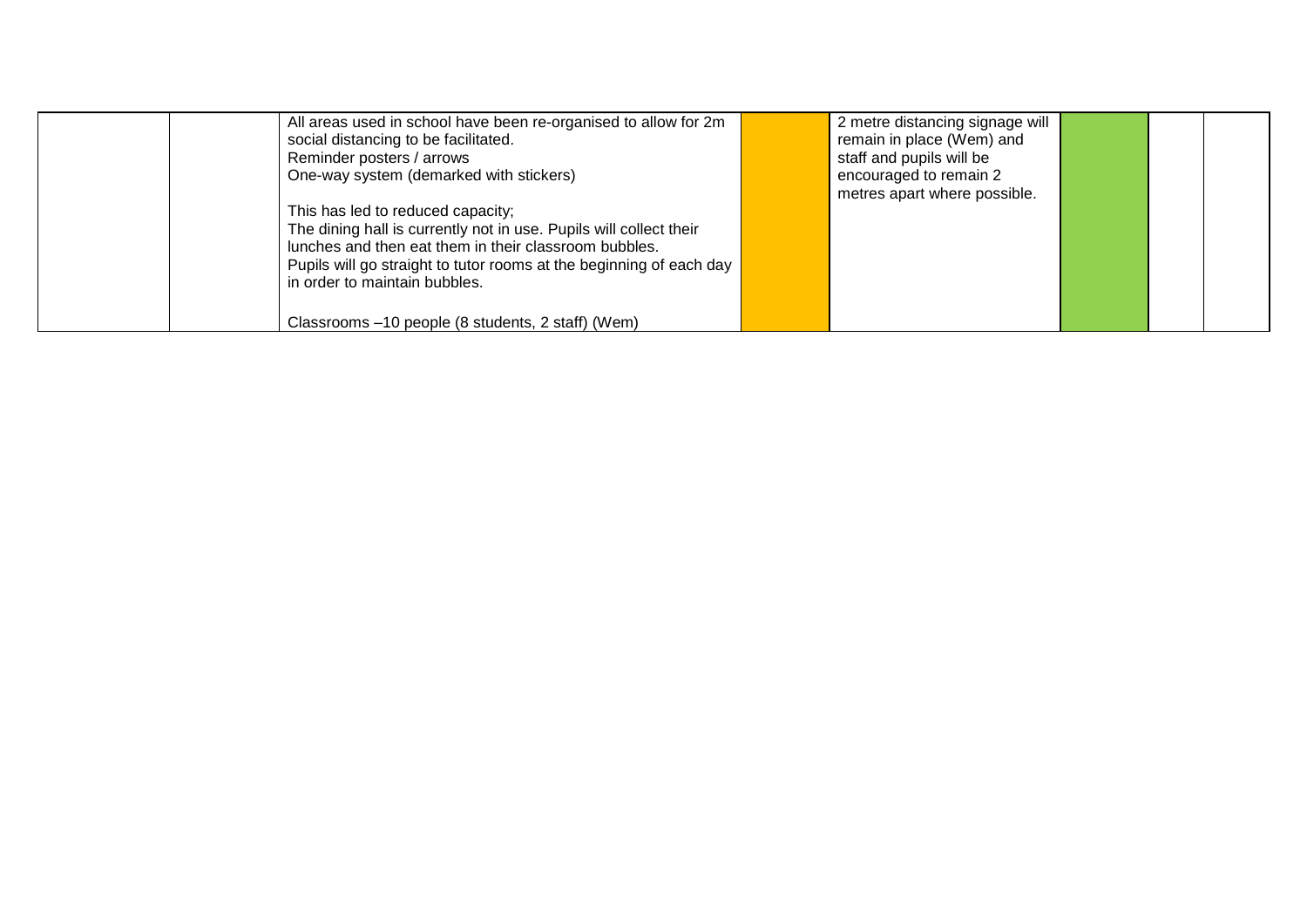| cleaning hands more often than usual - wash hands thoroughly<br>for 20 seconds with running water and soap and dry them<br>thoroughly or use alcohol hand rub or sanitiser ensuring that all<br>parts of the hands are covered. Risk assess children who may<br>not be able to perform this action separately | Hand washing regimes to be<br>maintained in the autumn term.<br>Pupils should be supervised to<br>do this wherever possible. |
|---------------------------------------------------------------------------------------------------------------------------------------------------------------------------------------------------------------------------------------------------------------------------------------------------------------|------------------------------------------------------------------------------------------------------------------------------|
| Pupils will be required to wash or sanitise hands;<br>On entry into school<br>At the start and end of each lesson<br>After using the toilet<br>Before and after eating food<br>Pupils will be supervised wherever practicable                                                                                 |                                                                                                                              |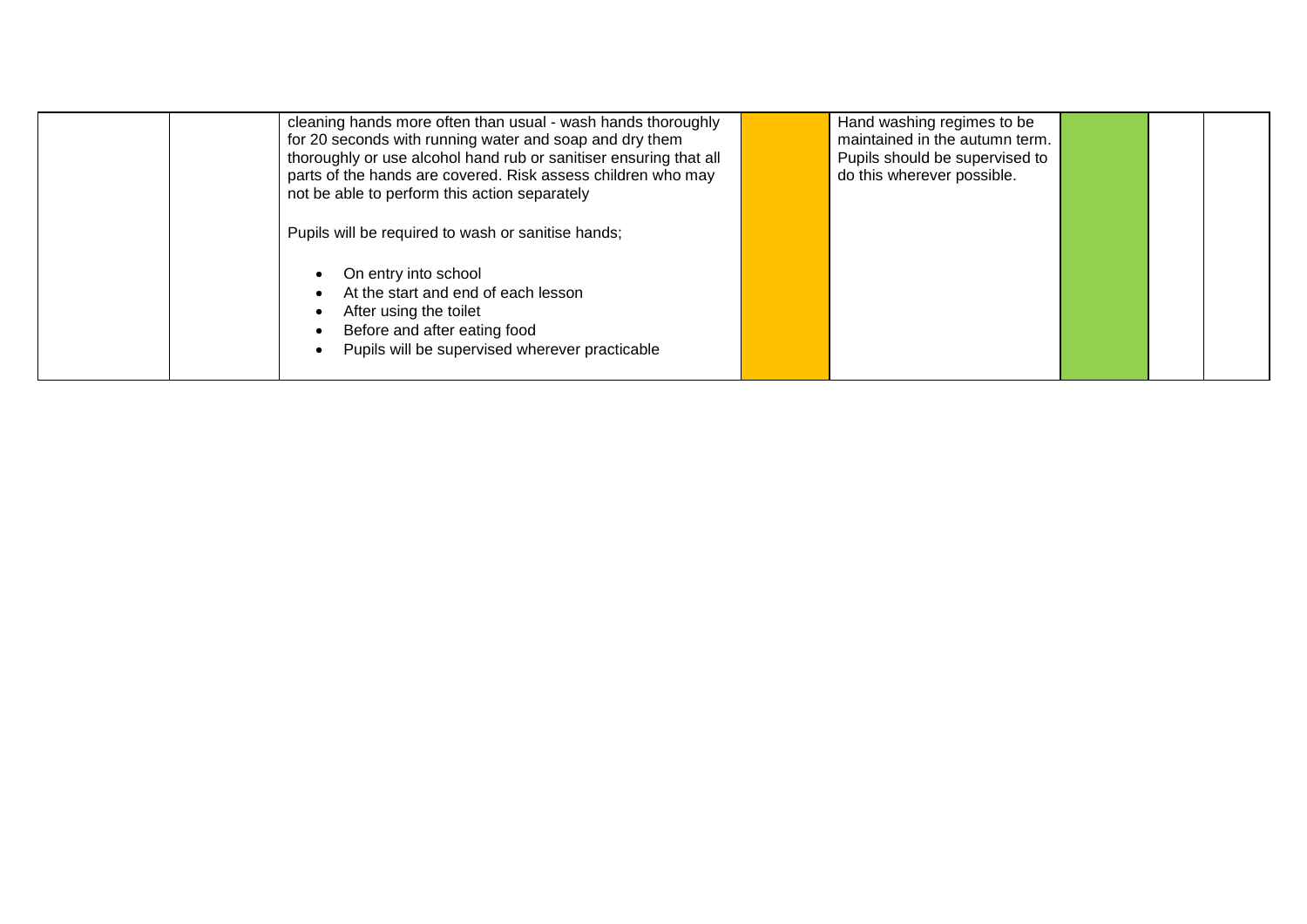| ensuring good respiratory hygiene by promoting the 'catch it, bin<br>it, kill it' approach – lidded bins and double bagging      | Two bins will continue to be<br>provided in every classroom<br>together with gloves, cleaning |  |  |
|----------------------------------------------------------------------------------------------------------------------------------|-----------------------------------------------------------------------------------------------|--|--|
| Tissues will be provided in every room used. Two bins will be<br>provided, one for 'normal' waste, one for potential Covid waste | materials, hand sanitiser and<br>tissues.                                                     |  |  |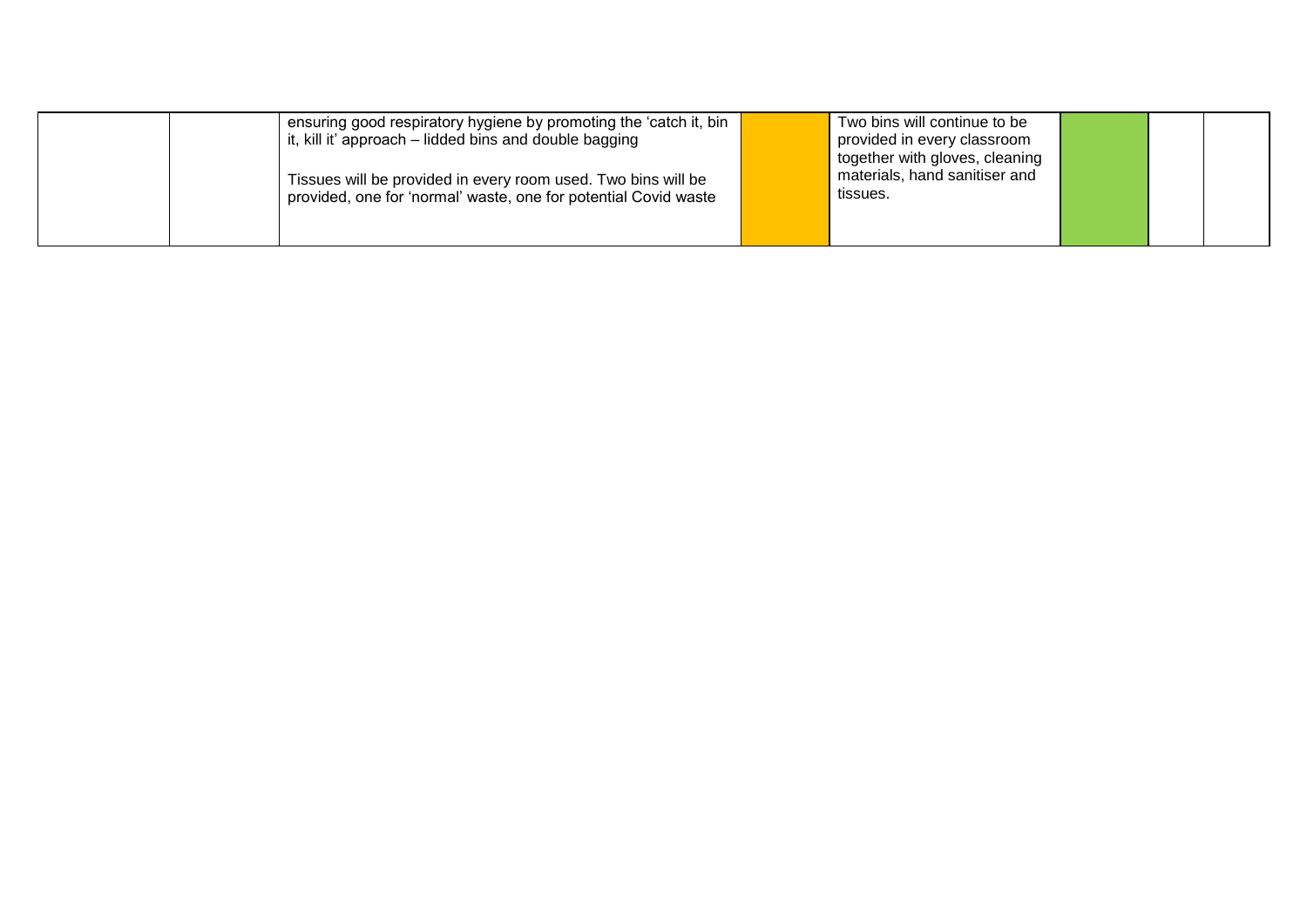|  | cleaning frequently touched surfaces often using standard      | Cleaning regimes between |  |  |
|--|----------------------------------------------------------------|--------------------------|--|--|
|  | products, such as detergents and bleach. Ensure products have  | lessons to be maintained |  |  |
|  | a COSHH risk assessment                                        |                          |  |  |
|  |                                                                |                          |  |  |
|  | Cleaning materials will be available in every room used. Desks |                          |  |  |
|  | and computer keyboards will be wiped down at the start and end |                          |  |  |
|  | of each session                                                |                          |  |  |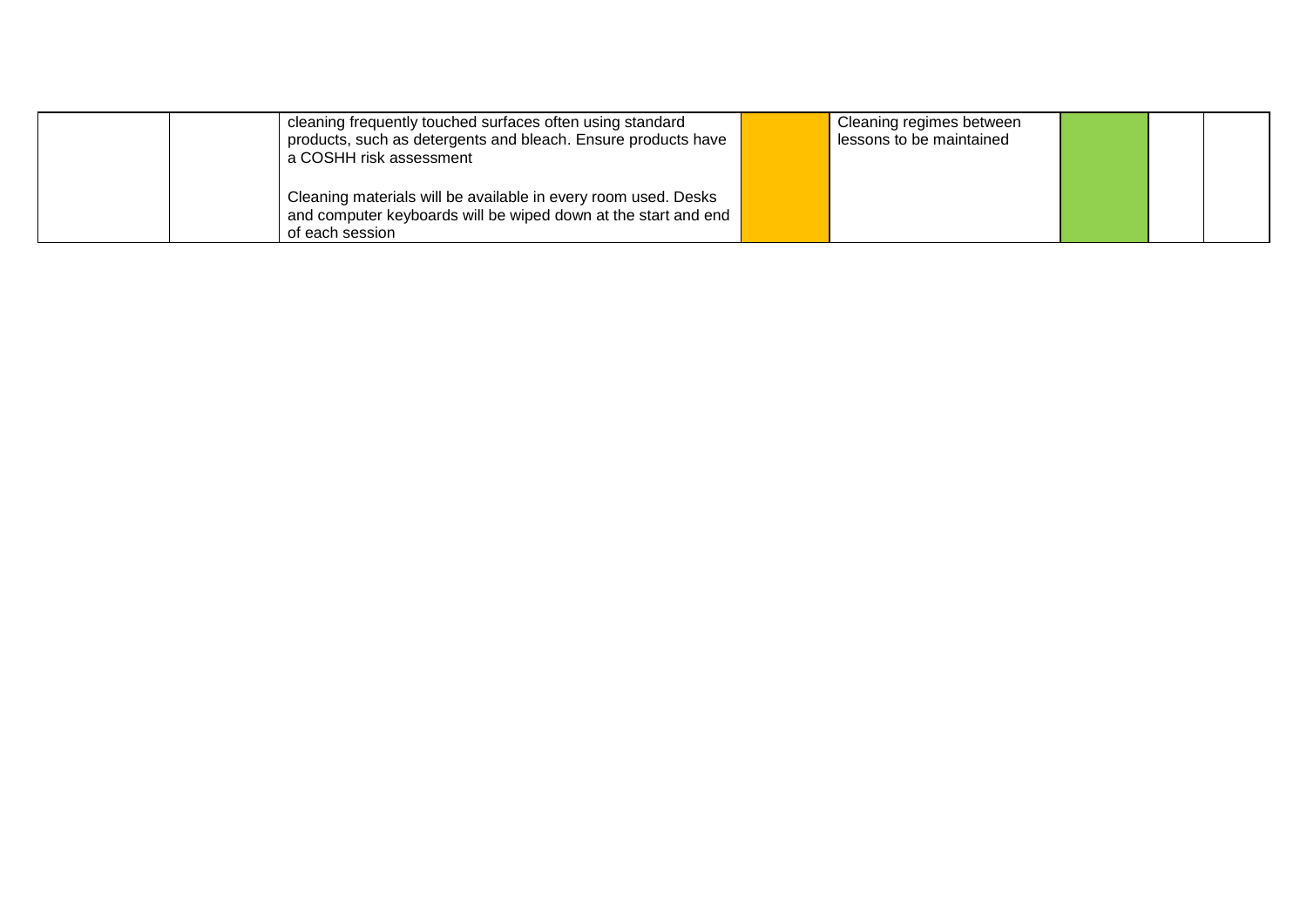| minimising contact and mixing by altering, as much as possible,<br>the environment (such as classroom layout) and timetables<br>(such as staggered break times) | Classroom layout to be altered<br>to allow for a maximum of 8<br>pupils all facing forwards.                                               |  |  |
|-----------------------------------------------------------------------------------------------------------------------------------------------------------------|--------------------------------------------------------------------------------------------------------------------------------------------|--|--|
| Pupils will be taught in group sizes maximum 8                                                                                                                  | Tutor groups will be organised<br>by year group, ensuring<br>'bubbling' within year groups,<br>and lunches will be eaten in<br>classrooms. |  |  |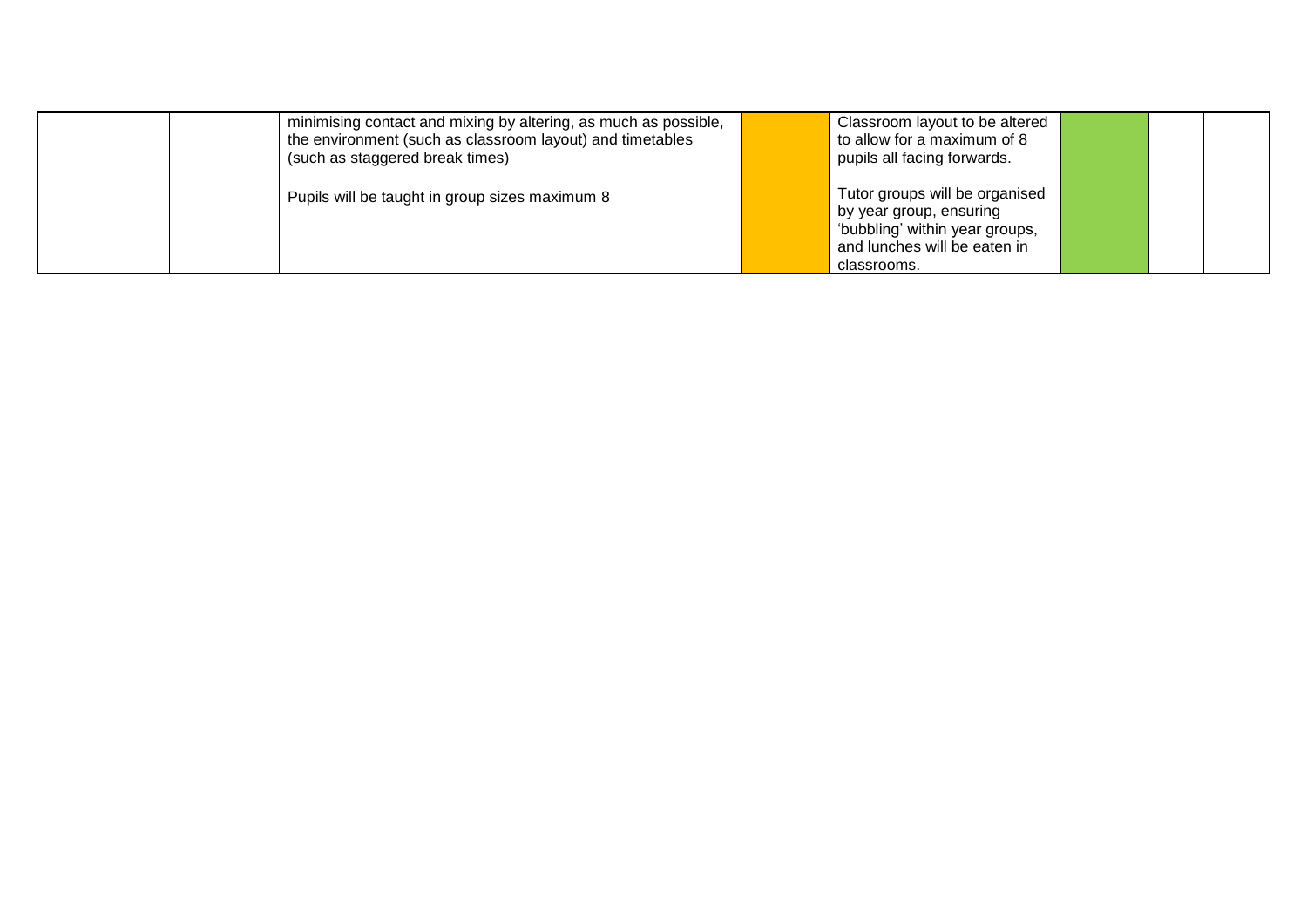| Review fire safety arrangements including emergency<br>evacuation routes to maintain social distancing where<br>practicable. | Fire evacuation procedure has<br>been revised (see appendix<br>protocols and procedures<br>document) |  |  |
|------------------------------------------------------------------------------------------------------------------------------|------------------------------------------------------------------------------------------------------|--|--|
| Fire evacuation procedure has been revised to allow for pupils to<br>maintain social distancing                              |                                                                                                      |  |  |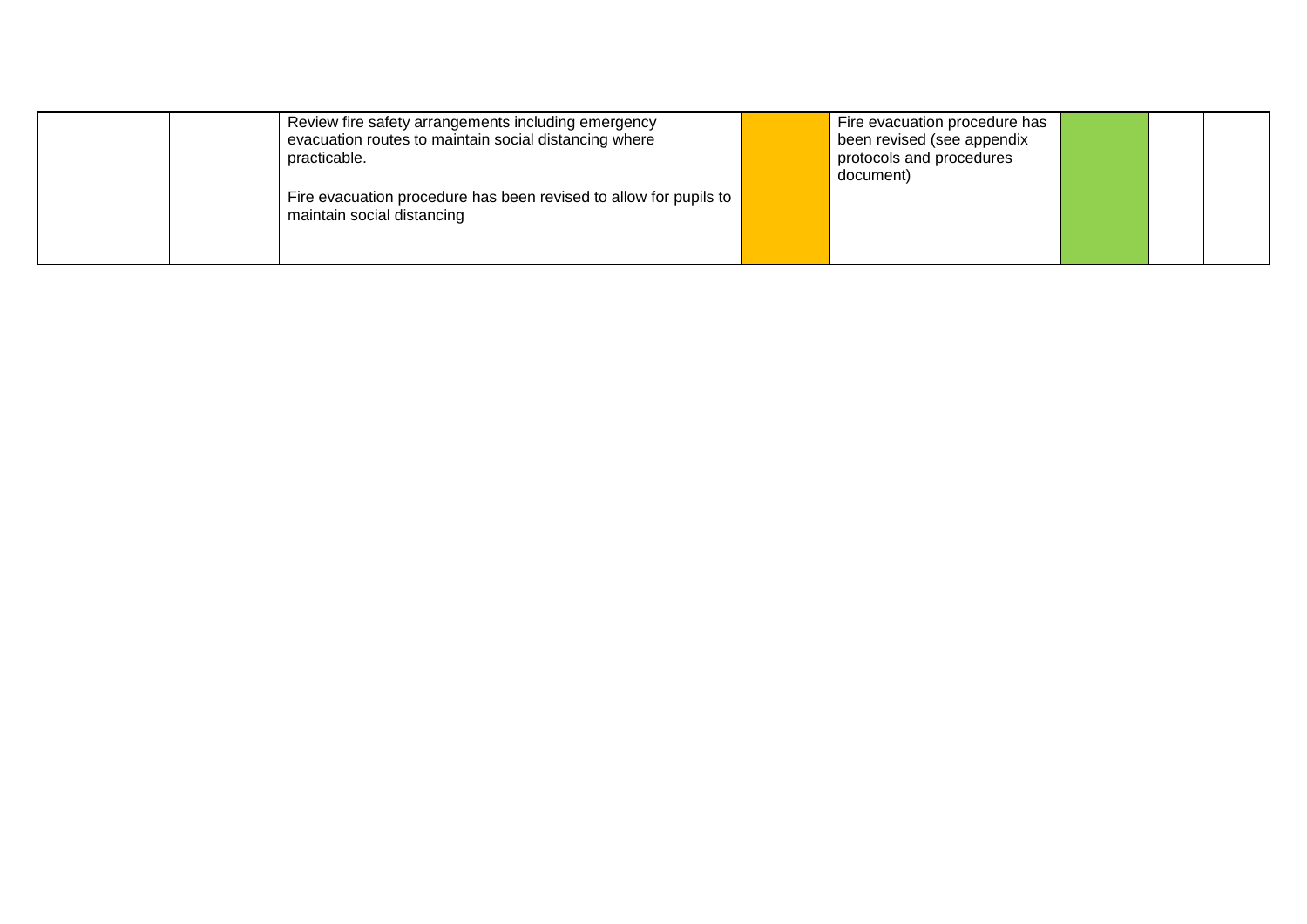|                                                      |                                                                                                            | organise small class groups, as described in the 'class or group<br>sizes'                                                                                                                                                                                                                       | Class sizes to be 8 maximum                                                                                           |  |  |
|------------------------------------------------------|------------------------------------------------------------------------------------------------------------|--------------------------------------------------------------------------------------------------------------------------------------------------------------------------------------------------------------------------------------------------------------------------------------------------|-----------------------------------------------------------------------------------------------------------------------|--|--|
| <b>Maintaining</b><br>Social<br><b>Distancing at</b> | <b>Staff</b><br>including<br>cleaning<br>and catering<br>staff, pupils,<br>Visitors.<br><b>contractors</b> | Pupils have been organised into teaching groups of 8 pupils and<br>2 staff                                                                                                                                                                                                                       |                                                                                                                       |  |  |
|                                                      |                                                                                                            | organise classrooms and other learning environments such as<br>workshops and science labs for those groups, maintaining space<br>between seats and desks where possible                                                                                                                          | Food tech and DT classes to<br>be 4 pupils maximum.                                                                   |  |  |
|                                                      |                                                                                                            | Practical areas have been re-arranged to allow for 1m+ social<br>distancing.                                                                                                                                                                                                                     |                                                                                                                       |  |  |
| <b>School</b>                                        |                                                                                                            | Posters / floor stickers in classrooms and corridors etc. to remind                                                                                                                                                                                                                              | Admin staff will continue to                                                                                          |  |  |
|                                                      |                                                                                                            | Office space try to minimise or prevent hot desking – designate<br>separate spaces where practicable.                                                                                                                                                                                            | work from home with two<br>members of the admin team in<br>school each day for support.                               |  |  |
|                                                      |                                                                                                            | Office-based staff will be in school on a rota basis as<br>shared offices are too small to allow for more than two-<br>person occupancy.<br>Other offices are to have only one-person occupancy<br>with the exception of the pastoral office which is large<br>enough to allow for 2m distancing | Staff to keep 1m+ distancing in<br>offices at all times, desks have<br>been re-organised to ensure<br>1m+ distancing. |  |  |
|                                                      |                                                                                                            |                                                                                                                                                                                                                                                                                                  |                                                                                                                       |  |  |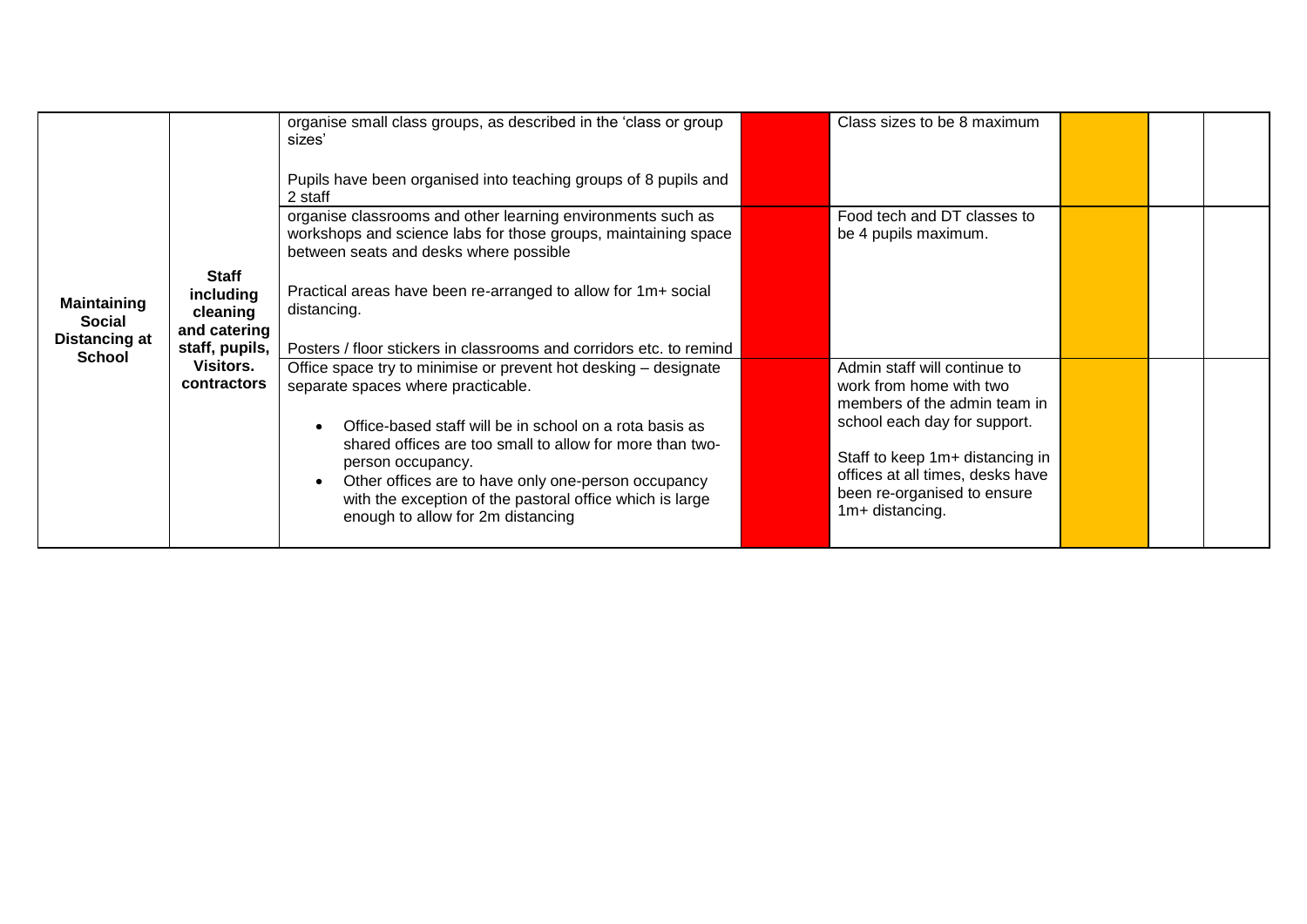| refresh the timetable:<br>Measures put in place;<br>Staff on corridor to support transitions<br>Lessons to be held outdoors wherever practicable<br>Wide corridors allow for safe movement of pupils<br>One-way system marked out on corridor<br>Assemblies will be held infrequently and vis Microsoft<br>Teams<br>Drop off and collection is already well-organised with<br>taxis lining up and pupils being dropped off one at a<br>time, and collected one at a time in the afternoons<br>All students will be offered face to face support in<br>addition to on line and learning packs<br>No parents pick up or drop off (Wem). Only one parent<br>picks up and drops off at Oswestry. | Tutor time and lessons will be<br>delivered in year groups to<br>maintain year group 'bubbles'<br>wherever possible.<br>Assemblies will be once<br>fortnightly - one for KS3 one<br>week and one for KS4 the<br>following week and will take<br>place over Microsoft Teams<br>Blended learning will continue<br>to be offered for pupils<br>requiring 'Hive' tuition where<br>appropriate. |
|----------------------------------------------------------------------------------------------------------------------------------------------------------------------------------------------------------------------------------------------------------------------------------------------------------------------------------------------------------------------------------------------------------------------------------------------------------------------------------------------------------------------------------------------------------------------------------------------------------------------------------------------------------------------------------------------|--------------------------------------------------------------------------------------------------------------------------------------------------------------------------------------------------------------------------------------------------------------------------------------------------------------------------------------------------------------------------------------------|
|----------------------------------------------------------------------------------------------------------------------------------------------------------------------------------------------------------------------------------------------------------------------------------------------------------------------------------------------------------------------------------------------------------------------------------------------------------------------------------------------------------------------------------------------------------------------------------------------------------------------------------------------------------------------------------------------|--------------------------------------------------------------------------------------------------------------------------------------------------------------------------------------------------------------------------------------------------------------------------------------------------------------------------------------------------------------------------------------------|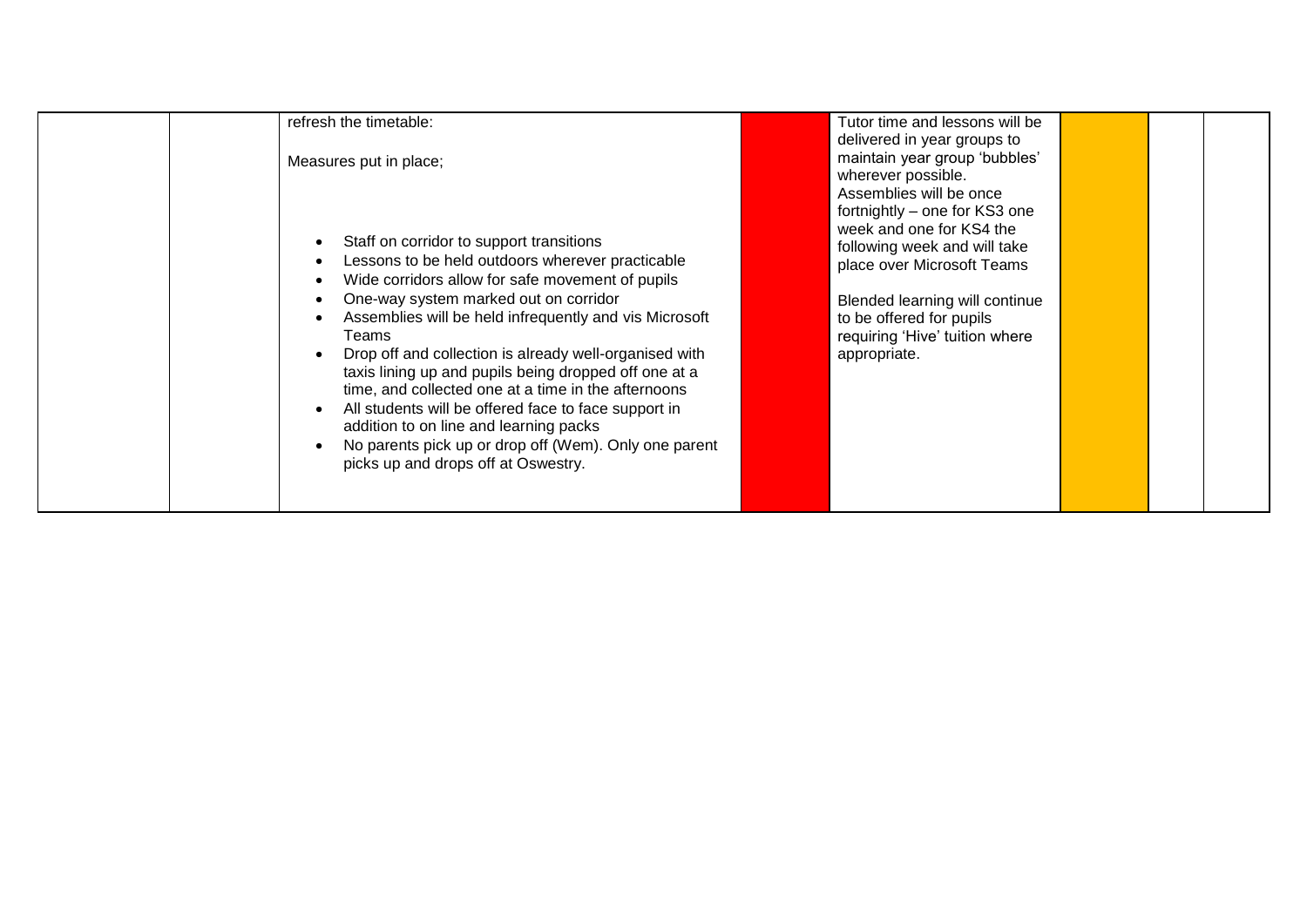| consider how children and young people arrive at the education<br>or childcare setting, and reduce any unnecessary travel on<br>coaches, buses or public transport where possible. Read the<br>Coronavirus (COVID-19): safer travel guidance for passengers |  |  |  |
|-------------------------------------------------------------------------------------------------------------------------------------------------------------------------------------------------------------------------------------------------------------|--|--|--|
| All pupils arrive by taxi.                                                                                                                                                                                                                                  |  |  |  |
| Pupils will be transported together from local areas.                                                                                                                                                                                                       |  |  |  |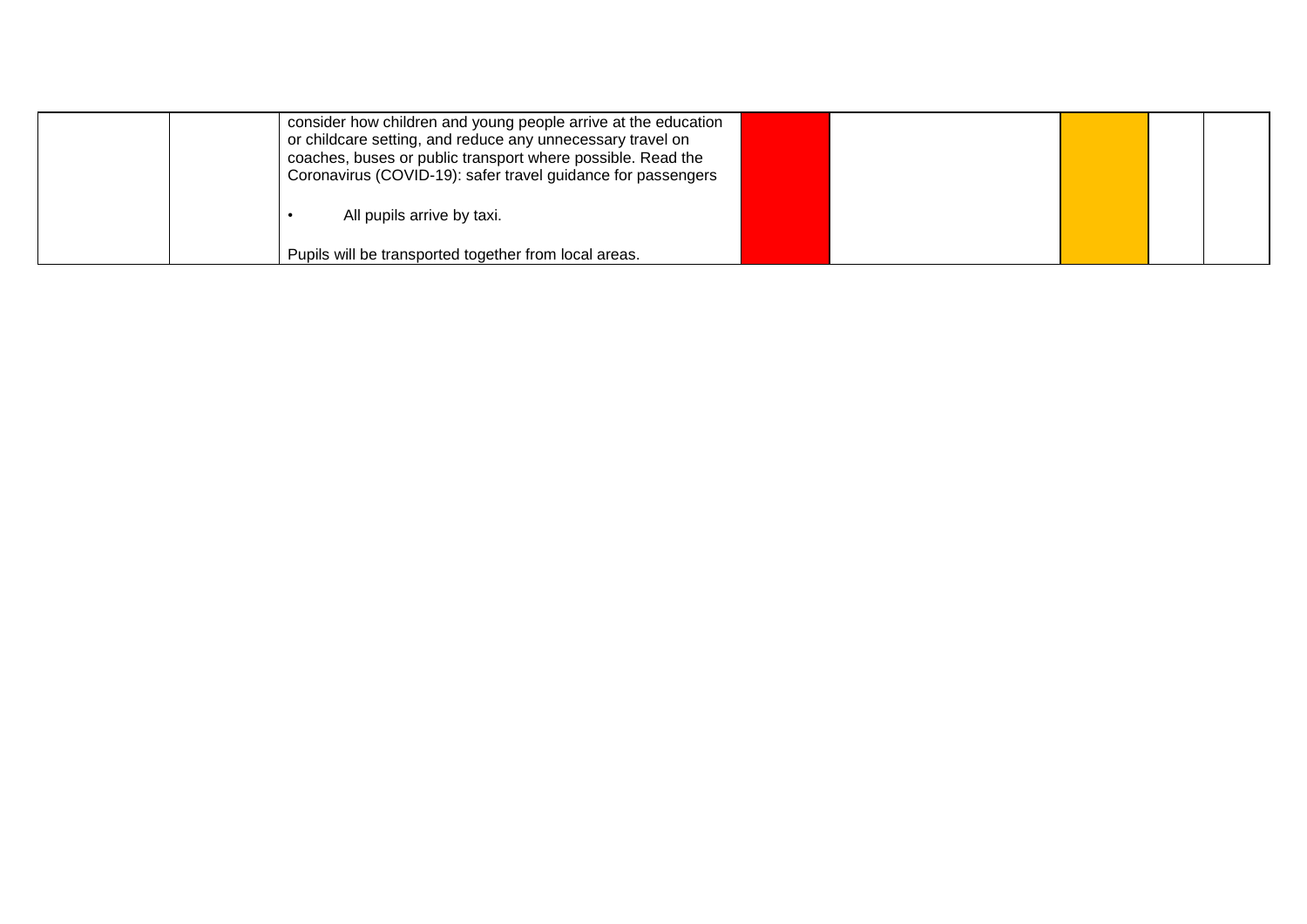| <b>Reduce mixing</b><br>within<br>education or<br>childcare<br>setting by: | Staff, pupils, | Direct access from outside is not possible for<br>$\circ$<br>any classrooms<br>Wide corridors allow for social distancing. All<br>$\circ$<br>staff and pupils will be instructed to walk on the<br>left-hand side of the corridor<br>Low pupil numbers will allow for limited numbers<br>$\circ$<br>of pupils in circulation areas<br>Only one person will be allowed in a toilet at any<br>$\circ$<br>time.<br>Pupil to staff ratios will allow for close<br>$\circ$<br>supervision of pupils to ensure that measures<br>can be followed<br>Staff room remains available to all staff -<br>$\circ$<br>additional staff room facilities could be made<br>available in AP classrooms | On arrival in the morning,<br>pupils will go straight to their<br>tutor groups;<br>Lunches will be eaten in<br>classrooms to maintain the<br>year group 'bubbles' |  |  |
|----------------------------------------------------------------------------|----------------|-------------------------------------------------------------------------------------------------------------------------------------------------------------------------------------------------------------------------------------------------------------------------------------------------------------------------------------------------------------------------------------------------------------------------------------------------------------------------------------------------------------------------------------------------------------------------------------------------------------------------------------------------------------------------------------|-------------------------------------------------------------------------------------------------------------------------------------------------------------------|--|--|
|                                                                            |                | Use outside space:                                                                                                                                                                                                                                                                                                                                                                                                                                                                                                                                                                                                                                                                  |                                                                                                                                                                   |  |  |
|                                                                            |                | outside area will be used for breaks (weather<br>$\circ$<br>permitting)<br>lessons will be conducted outside wherever<br>$\circ$<br>possible<br>Outdoor equipment to be wiped clean after use<br>$\circ$<br>where practicable                                                                                                                                                                                                                                                                                                                                                                                                                                                       |                                                                                                                                                                   |  |  |
|                                                                            |                | For shared rooms:                                                                                                                                                                                                                                                                                                                                                                                                                                                                                                                                                                                                                                                                   |                                                                                                                                                                   |  |  |
|                                                                            |                | Dining hall capacity has been reduced to 12)<br>$\circ$<br>staff / pupils) Gym capacity is 8 pupils maximum<br>$(2 \text{ staff})$<br>Break time will not be staggered<br>$\circ$<br>Staff room use to be staggered<br>$\circ$                                                                                                                                                                                                                                                                                                                                                                                                                                                      |                                                                                                                                                                   |  |  |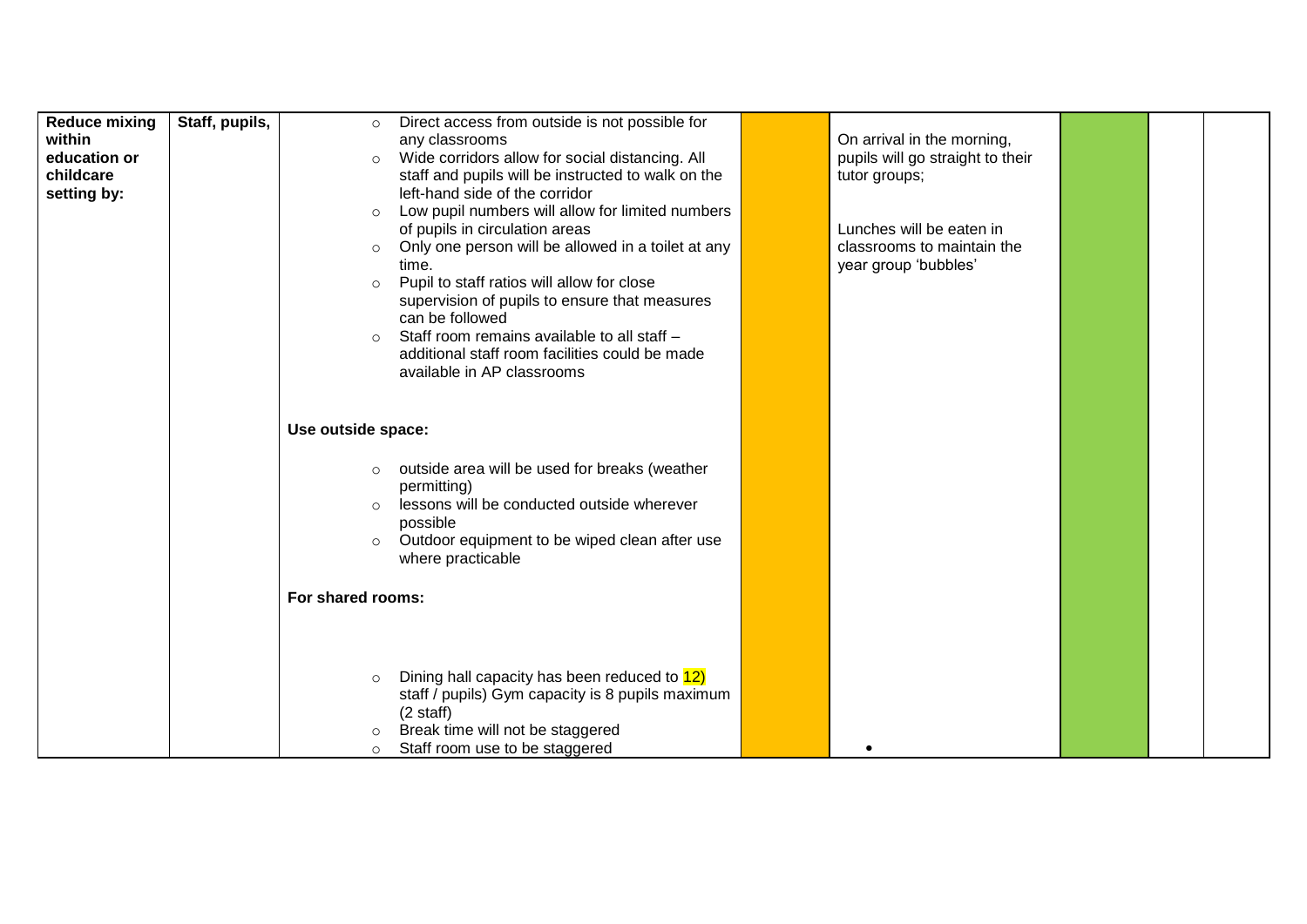| Offices to be occupied by only one person at a<br>$\circ$<br>time (with the exception of the pastoral and<br>general offices)                                                                                                                           |  |  |  |
|---------------------------------------------------------------------------------------------------------------------------------------------------------------------------------------------------------------------------------------------------------|--|--|--|
| Reduce the use of shared resources:                                                                                                                                                                                                                     |  |  |  |
| No resources will be taken home<br>$\circ$<br>Shared resources will be kept to a minimum<br>Ω<br>Pupils have stationery packs<br>$\circ$<br>Keeping class sizes to 8 pupils and two staff<br>$\circ$<br>allows for equipment to be wiped down after use |  |  |  |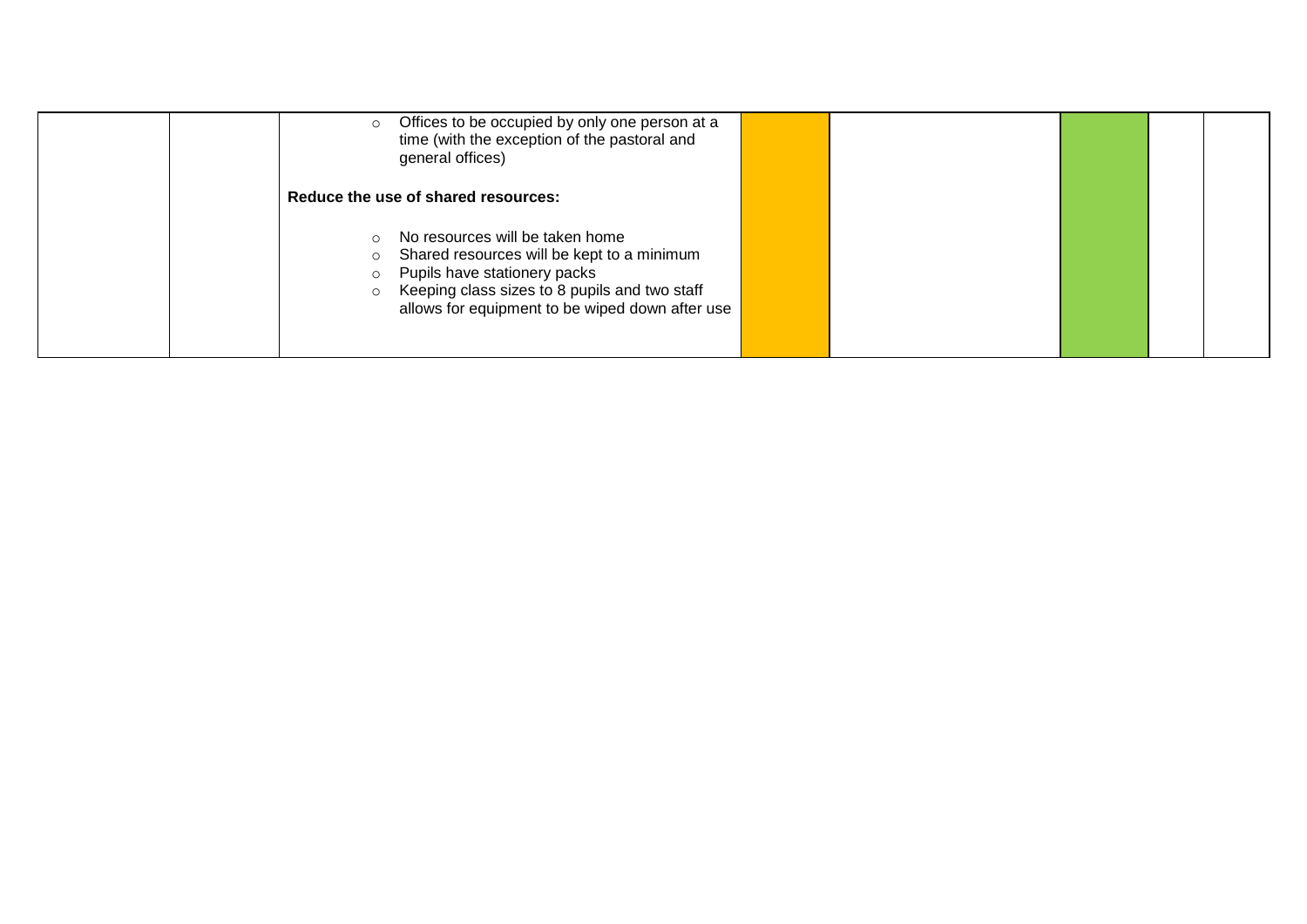| <b>Managing</b>    | <b>Staff</b>     | <b>Contractors</b>             |                                                           |                                   |  |
|--------------------|------------------|--------------------------------|-----------------------------------------------------------|-----------------------------------|--|
| Customers,         | including        |                                |                                                           |                                   |  |
| <b>Contractors</b> | cleaning         | $\circ$                        | If remote connection/working is possible this will        | Visitor protocols will remain in  |  |
| and visitors       | and catering     |                                | be encouraged                                             | place with the addition of;       |  |
|                    | staff, pupils,   | $\circ$                        | Site guidance will be available in written form for       | Contact details for all visitors  |  |
|                    | <b>Visitors.</b> |                                | all contractors, supplemented by information              | will be taken on arrival, so that |  |
|                    | contractors      |                                | posters                                                   | contact can be made in the        |  |
|                    |                  | $\circ$                        | Maximum of two contractors will be allowed on             | event of an outbreak.             |  |
|                    |                  |                                | site at any time                                          |                                   |  |
|                    |                  | $\circ$                        | As is current practice, contractors are only              |                                   |  |
|                    |                  |                                | allowed on site outside of school hours                   | The main regular visitor is the   |  |
|                    |                  | $\circ$                        | Record of signing in will be maintained                   | music therapist from Nordoff      |  |
|                    |                  | $\circ$                        | Signing in system is electronic and can be                | Robbins.                          |  |
|                    |                  |                                | wiped clean between visitors (Wem)                        | Music therapy will continue to    |  |
|                    |                  |                                |                                                           | take place in the Mac suite       |  |
|                    |                  | <b>Customers and Visitors-</b> |                                                           | which allows for adequate         |  |
|                    |                  |                                |                                                           | social distancing.                |  |
|                    |                  |                                |                                                           | Surface cleaner, gloves,          |  |
|                    |                  |                                | Site guidance will be available in written form for       | tissues and hand sanitiser will   |  |
|                    |                  |                                | all visitors, supplemented by information                 | be available in the Mac suite     |  |
|                    |                  |                                | posters.<br>Guidance on how visitors should be dealt with | and masks will be made            |  |
|                    |                  |                                |                                                           | available should the therapist    |  |
|                    |                  |                                | will be given to all staff                                | choose to wear them.              |  |
|                    |                  |                                | Currently single-entry point for visitors                 | (Music therapist not attending    |  |
|                    |                  |                                | Visitors to be restricted to times outside pick up and    | during autumn term)               |  |
|                    |                  |                                | drop off times                                            |                                   |  |
|                    |                  |                                |                                                           |                                   |  |
|                    |                  |                                |                                                           |                                   |  |
|                    |                  |                                |                                                           |                                   |  |
|                    |                  |                                |                                                           |                                   |  |
|                    |                  |                                |                                                           |                                   |  |
|                    |                  |                                |                                                           |                                   |  |
|                    |                  |                                |                                                           |                                   |  |
|                    |                  |                                |                                                           |                                   |  |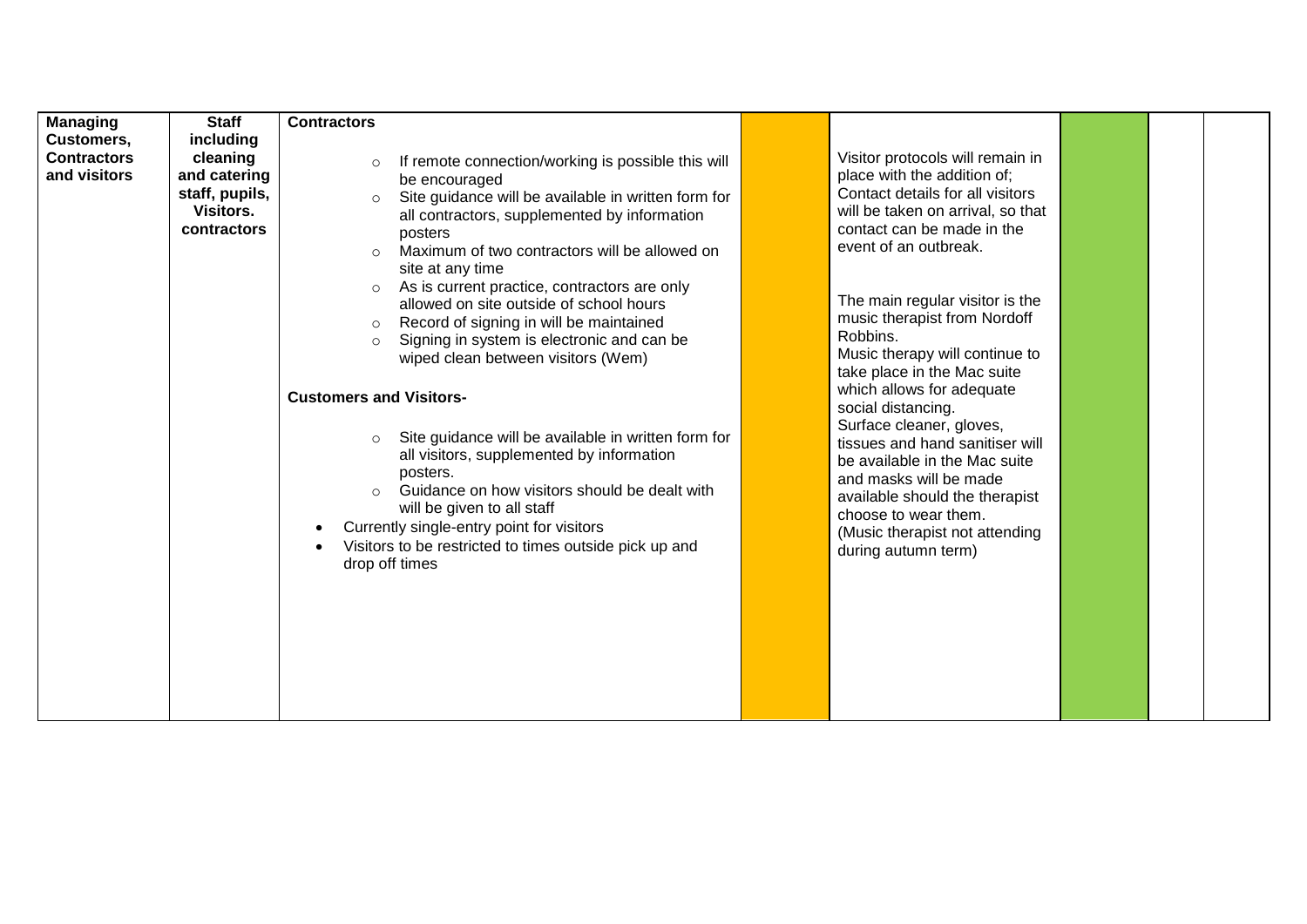| <b>Workplace and</b> | <b>Staff</b>     | $\circ$ | All soft furnishing items have been removed             |  |  |  |
|----------------------|------------------|---------|---------------------------------------------------------|--|--|--|
| furniture            | including        |         | from classrooms and offices                             |  |  |  |
| <b>Contamination</b> | cleaning         |         |                                                         |  |  |  |
|                      | and catering     |         |                                                         |  |  |  |
|                      | staff, pupils,   |         | Hygiene: handwashing, sanitation facilities and toilets |  |  |  |
|                      | <b>Visitors.</b> |         |                                                         |  |  |  |
|                      | contractors      | $\circ$ | Posters indicating good handwashing technique           |  |  |  |
|                      |                  |         | have been installed                                     |  |  |  |
|                      |                  | $\circ$ | Pupils will wash and/or sanitise their hands;           |  |  |  |
|                      |                  | $\circ$ | On entry into school                                    |  |  |  |
|                      |                  | $\circ$ | At the start and end of each lesson                     |  |  |  |
|                      |                  | $\circ$ | Before and after eating food                            |  |  |  |
|                      |                  | $\circ$ | After visiting the toilet                               |  |  |  |
|                      |                  | $\circ$ | Tissues are available in each classroom                 |  |  |  |
|                      |                  |         | together with a dedicated bin for 'Covid' waste in      |  |  |  |
|                      |                  |         | each class                                              |  |  |  |
|                      |                  | $\circ$ | Hand sanitiser is available in strategic places         |  |  |  |
|                      |                  |         | throughout school and in every classroom                |  |  |  |
|                      |                  | $\circ$ |                                                         |  |  |  |
|                      |                  | $\circ$ | Only one person will be allowed in a toilet at any      |  |  |  |
|                      |                  |         | one time. Cleaning will be increased                    |  |  |  |
|                      |                  | $\circ$ | Paper towels will be made available in all toilets      |  |  |  |
|                      |                  | $\circ$ | In the primary setting, pupils handwashing will         |  |  |  |
|                      |                  |         | be supervised where possible                            |  |  |  |
|                      |                  | $\circ$ | Bin emptying will take place throughout the day         |  |  |  |
|                      |                  | $\circ$ | All rooms to have windows open for ventilation          |  |  |  |
|                      |                  |         | (unless weather does not allow)                         |  |  |  |
|                      |                  | $\circ$ | All doors to be propped open (except for toilet         |  |  |  |
|                      |                  |         | doors)                                                  |  |  |  |
|                      |                  | $\circ$ | Bins to be regularly emptied                            |  |  |  |
|                      |                  |         |                                                         |  |  |  |
|                      |                  |         |                                                         |  |  |  |
|                      |                  |         |                                                         |  |  |  |
|                      |                  |         |                                                         |  |  |  |
|                      |                  |         |                                                         |  |  |  |
|                      |                  |         |                                                         |  |  |  |
|                      |                  |         |                                                         |  |  |  |
|                      |                  |         |                                                         |  |  |  |
|                      |                  |         |                                                         |  |  |  |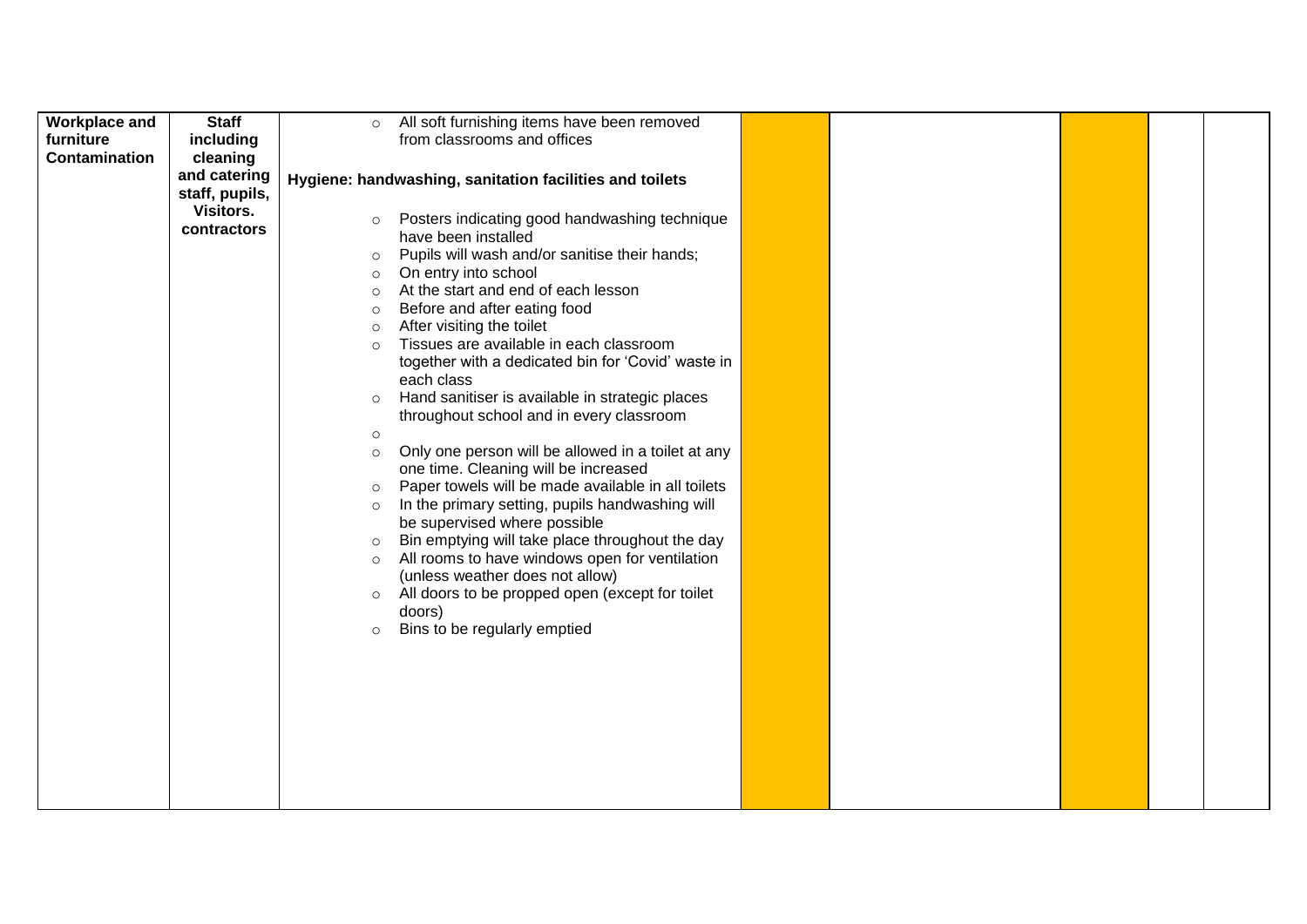| Handling goods, merchandise and other materials, and<br>onsite vehicles if appropriate.                                                                                                                                                                                                     |  |  |  |
|---------------------------------------------------------------------------------------------------------------------------------------------------------------------------------------------------------------------------------------------------------------------------------------------|--|--|--|
| All deliveries to be made at the front entrance to<br>$\bigcirc$<br>school.<br>Unless urgently required, all deliveries to remain<br>$\circ$<br>in the main reception area until they can be<br>dealt with by the site manager who will wear<br>gloves to deal with all incoming deliveries |  |  |  |
| Minibuses to be used as per guidance contained<br>$\circ$<br>in protocols and procedures document.<br>Minibus only to be used in exceptional circumstances<br>and to be cleaned thoroughly after use.                                                                                       |  |  |  |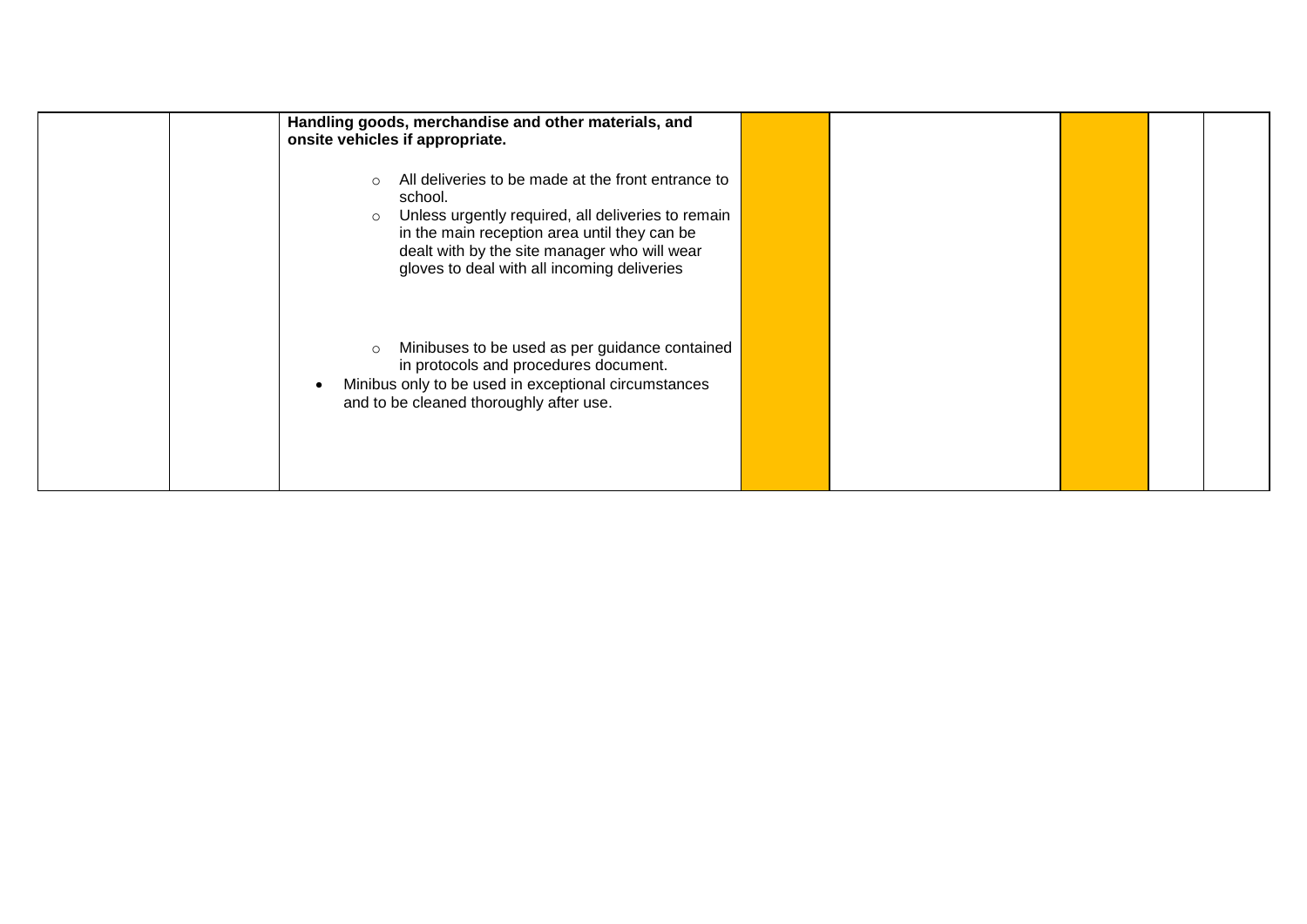| Use of<br><b>Personal</b><br>protective<br>equipment<br>(PPE) in<br><b>School</b><br>settings<br>against<br><b>COVID-19</b> | <b>Staff</b><br>including<br>cleaning<br>and catering<br>staff, pupils,<br>Visitors.<br>contractors | PPE will be made available for all staff should they feel<br>the need to access it.<br>Staff administering first aid will be required to wear PPE.<br>Pupils requiring physical intervention are risk assessed<br>as being unable to attend at this stage<br>Pupils who regularly abscond into the community are<br>risk assessed as being unable to attend as this stage<br>Pupils who spit (at others or generally as a habit) risk<br>assessed as being unsafe to attend at this stage<br>If a pupil or member of staff becomes ill during the day<br>then full PPE should be worn if anyone needs to be in<br>close contact.<br>Should closer contact with pupils be required e.g. a<br>science experiment, then staff may require pupils to<br>wear face masks.<br>Visors purchased for greater protection if social distancing is not<br>possible for longer periods of time | Pupils risk assessed as having<br>been unable to attend during<br>the summer term will be re-<br>introduced into school<br>gradually.<br>Where social distancing is<br>$difficult - e.g corridors and$<br>mac suite, pupils and staff<br>should wear face coverings.<br>Face coverings should also be<br>worn when collecting lunch in<br>the dining hall. |  |  |
|-----------------------------------------------------------------------------------------------------------------------------|-----------------------------------------------------------------------------------------------------|------------------------------------------------------------------------------------------------------------------------------------------------------------------------------------------------------------------------------------------------------------------------------------------------------------------------------------------------------------------------------------------------------------------------------------------------------------------------------------------------------------------------------------------------------------------------------------------------------------------------------------------------------------------------------------------------------------------------------------------------------------------------------------------------------------------------------------------------------------------------------------|------------------------------------------------------------------------------------------------------------------------------------------------------------------------------------------------------------------------------------------------------------------------------------------------------------------------------------------------------------|--|--|
| Catering<br>facilities                                                                                                      |                                                                                                     | o Catering staff are employed by school<br>Protocols have been written (see separate<br>$\circ$<br>guidance) around the practical measures to be<br>followed during breakfast and lunch times                                                                                                                                                                                                                                                                                                                                                                                                                                                                                                                                                                                                                                                                                      | Both members of kitchen staff<br>will work in the kitchen each<br>day observing 1m+ distancing,<br>and 2m where possible<br>Masks and gloves to be worn<br>during food service.                                                                                                                                                                            |  |  |
| <b>First Aid</b>                                                                                                            |                                                                                                     | Additional training to be provided to first aiders<br>$\circ$<br>in safe use of PPE<br>No PEEPS currently in place - to be reviewed<br>$\circ$<br>fortnightly<br>Staff rota to be reviewed weekly to ensure adequate first<br>aid coverage                                                                                                                                                                                                                                                                                                                                                                                                                                                                                                                                                                                                                                         | Additional training for first aid<br>for staff to be implemented                                                                                                                                                                                                                                                                                           |  |  |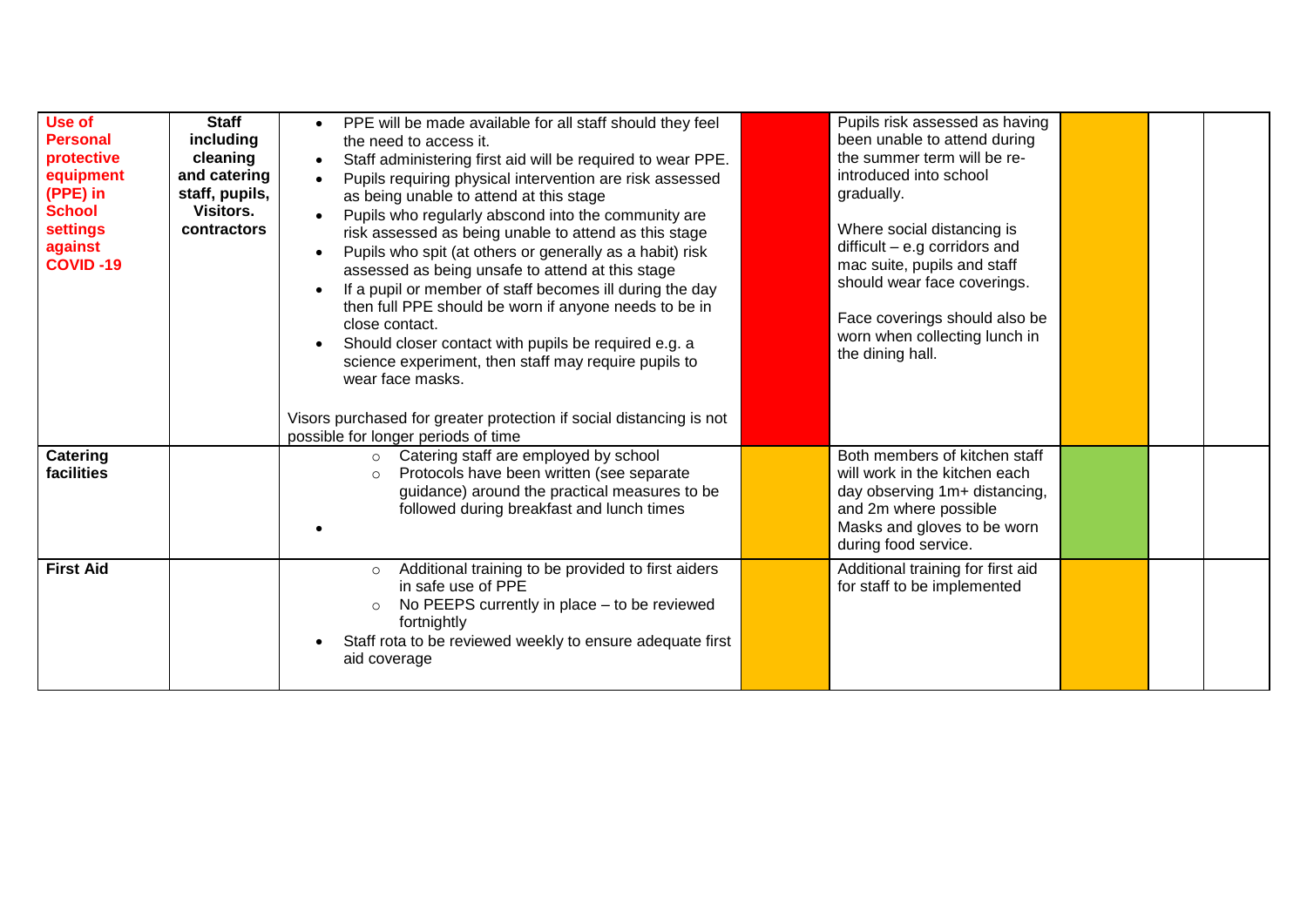| <b>Accidents\</b><br><b>Incidents</b>                                                                                   | Accident reporting will continue as at<br>$\circ$<br>present via Business World, and then to<br>Governors termly.<br>Any cases of Covid19 to be reported to<br>$\circ$<br>the Health & Safety team by the<br><b>Business Manager</b><br>No high-risk activities currently undertaken on<br>site                                                                                                                                                                                                                                                          |                                                                                                         |  |  |
|-------------------------------------------------------------------------------------------------------------------------|----------------------------------------------------------------------------------------------------------------------------------------------------------------------------------------------------------------------------------------------------------------------------------------------------------------------------------------------------------------------------------------------------------------------------------------------------------------------------------------------------------------------------------------------------------|---------------------------------------------------------------------------------------------------------|--|--|
| <b>Emotional</b><br>distress of the<br>staff -<br>including<br>anxiety<br><b>Emotional</b><br>distress of the<br>pupils | Rota currently ensures at least one member of SLT on<br>site every day<br>Subject to union advice, staff have and will be consulted<br>on all decision making and risk assessments<br>All rooms have been reviewed to allow for social<br>distancing<br>Counselling service details displayed in staff room<br>Educational Psychologist available for distance / virtual<br>"surgeries"<br>Emotional "safe and well" check posters in every<br>classroom<br>Risk assessment conducted for anyone who has<br>previously suffered from work related stress | Staffing will no longer be on a<br>rota basis.<br>2 members of SLT to be<br>available on site each day. |  |  |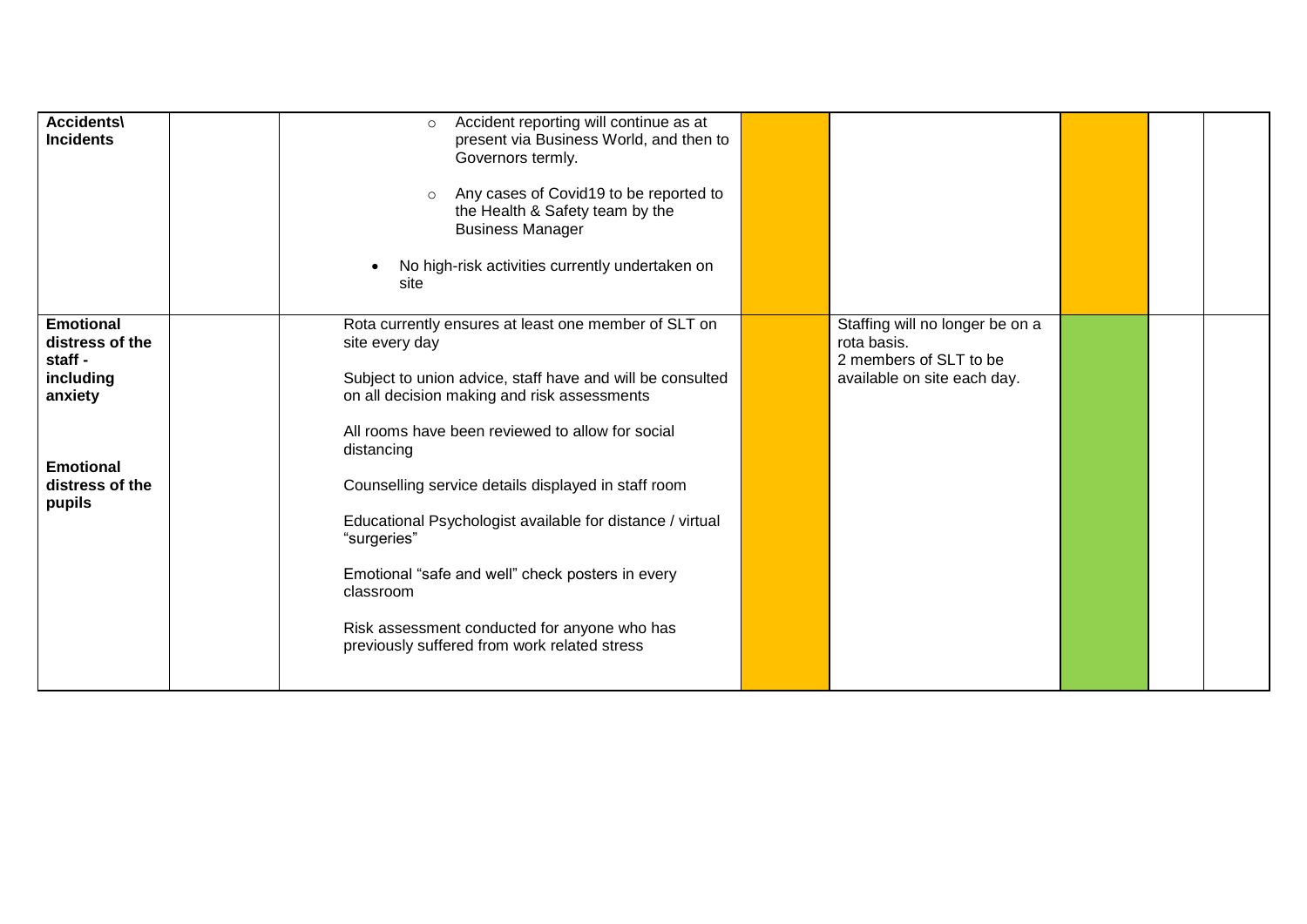| <b>Transport</b><br>arrangements | Current arrival/departure arrangements allow for one pupil at a<br>time to be welcomed into school.<br>Staff should transport pupils in the minibus following the<br>guidance on how seating should be organised contained in our<br>wider opening protocols. | Protocol has been written and<br>shared with staff as to how<br>pupils should be admitted to<br>the building.<br>Pupils will be required to wear<br>face coverings in taxis. Pupils |  |  |
|----------------------------------|---------------------------------------------------------------------------------------------------------------------------------------------------------------------------------------------------------------------------------------------------------------|-------------------------------------------------------------------------------------------------------------------------------------------------------------------------------------|--|--|
|                                  | Non-contact delivery already in place                                                                                                                                                                                                                         | will be directed to sanitise their<br>hands on arrival using the wall                                                                                                               |  |  |
|                                  | Employees do not unload vehicles                                                                                                                                                                                                                              | mounted dispenser.<br>Pupils will keep their masks<br>with them, and they will be                                                                                                   |  |  |
|                                  | No shared equipment                                                                                                                                                                                                                                           | worn in areas where social<br>distancing is difficult e.g. mac                                                                                                                      |  |  |
|                                  | Hand sanitiser available throughout school                                                                                                                                                                                                                    | suite, practical rooms,<br>corridors.                                                                                                                                               |  |  |
|                                  | If pupils become unwell during the day, we will not be able to<br>send them home via taxi.                                                                                                                                                                    | Pupils displaying symptoms on<br>arrival to school will be taken<br>to the medical room to await<br>collection by a parent.                                                         |  |  |
|                                  |                                                                                                                                                                                                                                                               |                                                                                                                                                                                     |  |  |
|                                  |                                                                                                                                                                                                                                                               |                                                                                                                                                                                     |  |  |
|                                  |                                                                                                                                                                                                                                                               |                                                                                                                                                                                     |  |  |
|                                  |                                                                                                                                                                                                                                                               |                                                                                                                                                                                     |  |  |
|                                  |                                                                                                                                                                                                                                                               |                                                                                                                                                                                     |  |  |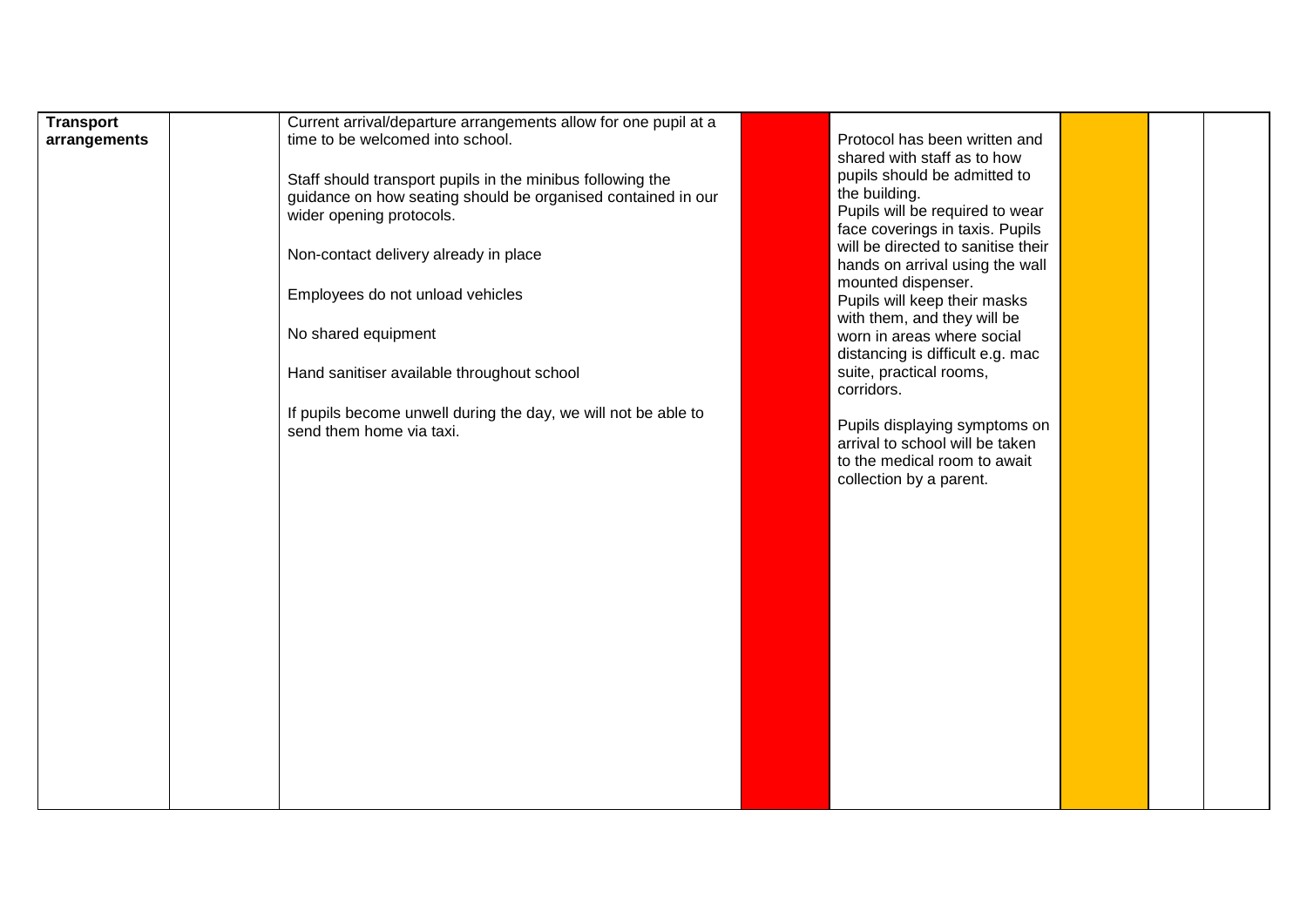## **D. Safe Systems of Work to be outlined below by using the information in Section C once completed:**

- All staff to be given sufficient information\training to be able to work safely and where practicable maintain the 2m distancing protocol.
- Additional measures will be necessary if dealing with shielded and clinically vulnerable children and young people see [COVID-19: guidance](https://www.gov.uk/government/publications/guidance-on-shielding-and-protecting-extremely-vulnerable-persons-from-covid-19)  [on shielding and protecting people defined on medical grounds as](https://www.gov.uk/government/publications/guidance-on-shielding-and-protecting-extremely-vulnerable-persons-from-covid-19)  [extremely vulnerable](https://www.gov.uk/government/publications/guidance-on-shielding-and-protecting-extremely-vulnerable-persons-from-covid-19) for more advice.
- Or clinically vulnerable adults see Staying at home and away from others [\(social distancing\) guidance](https://www.gov.uk/government/publications/staying-alert-and-safe-social-distancing/staying-alert-and-safe-social-distancing#clinically-vulnerable-people)
- Continue monitoring and review risk assessments and other health and safety advice for children, young people and staff in light of recent government advice, identifying protective measures (such as the things listed above)
- Ensure that all health and safety compliance checks e.g. premise, safety and security systems have been undertaken before opening and sufficient staff are available to undertake these tasks See Appendix A for Premise checklist.
- All building equipment is deemed safe to use and has received appropriate checks by competent persons. Including all fire safety related equipment (emergency lights, fire detection equipment, fire extinguishers etc.) passenger lifts, etc.
- Site staff to manage the risk from legionella on site before schools open and then continue the test regimes.
- Lone working in parts of the building is managed use of radios and regular check in etc etc. No higher risk activities e.g. work at height to be undertaken unless necessary.

**Communication to all parties is essential:**

## Actions Taken/planned

- Staff briefing session to be held on 2<sup>nd</sup> September 2020
- Clinically vulnerable children and adults have been identified
- Risk assessments to be reviewed weekly
- Premise checklist to be completed by BC w/c 24<sup>th</sup> August 2020
- All statutory checks have continued
- Water temperature checks have continued
- Letter to be sent to all parents outlining procedures  $w/c$  24<sup>th</sup> August
- Week commencing 31<sup>st</sup> August all pupils to be briefed on changes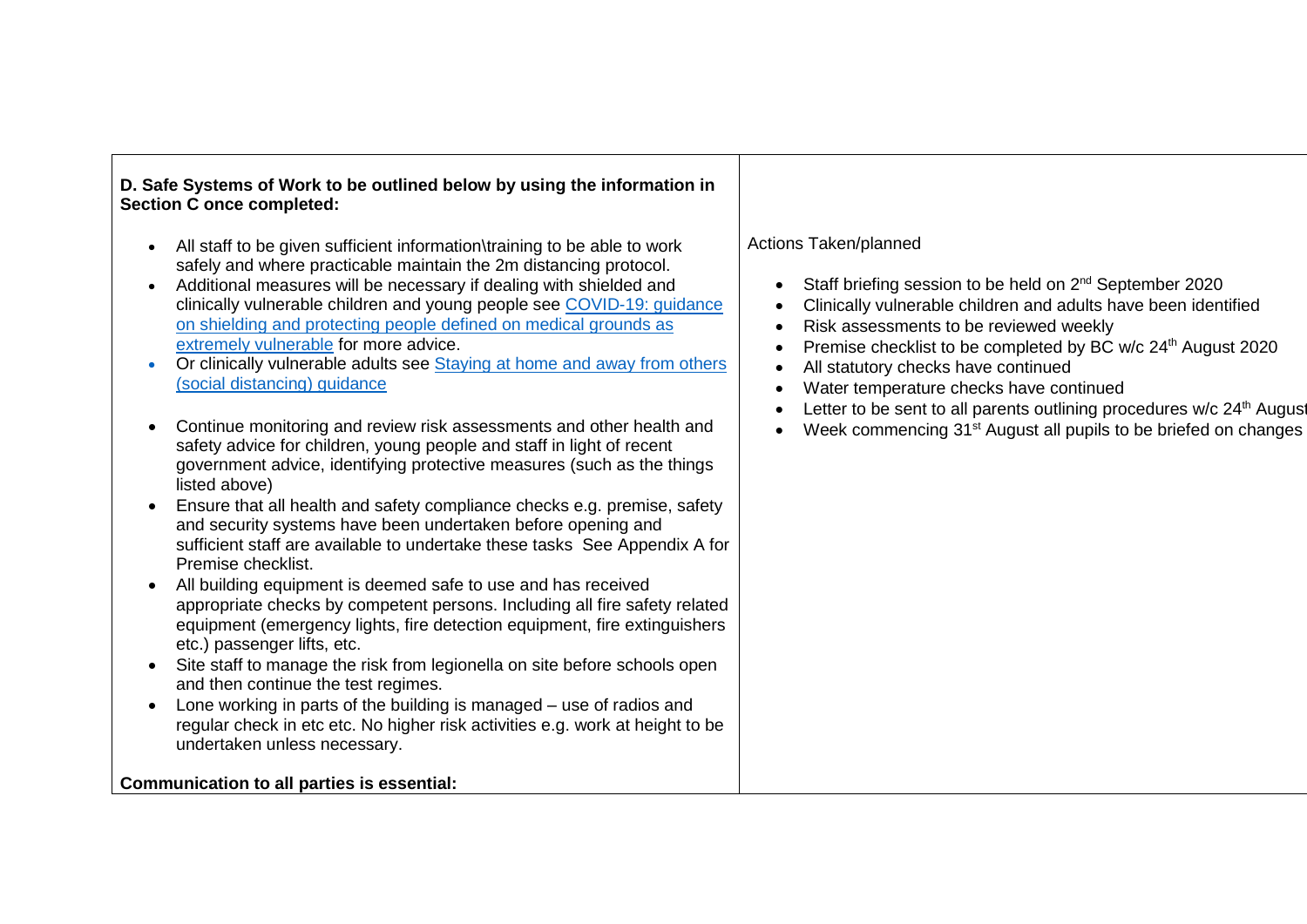| $\bullet$<br>$\bullet$<br>$\bullet$<br>$\bullet$<br>$\bullet$<br>$\bullet$ | tell children, young people, parents, carers or any visitors, such as<br>suppliers, not to enter the education or childcare setting if they are<br>displaying any symptoms of coronavirus (following the COVID-19:<br>guidance for households with possible coronavirus infection)<br>tell parents that if their child needs to be accompanied to the education or<br>childcare setting, only one parent should attend<br>tell parents and young people their allocated drop off and collection times<br>and the process for doing so, including protocols for minimising adult to<br>adult contact (for example, which entrance to use)<br>make clear to parents that they cannot gather at entrance gates or doors,<br>or enter the site (unless they have a pre-arranged appointment, which<br>should be conducted safely)<br>also think about engaging parents and children in education resources<br>such as e-bug and PHE schools resources<br>ensure parents and young people are aware of recommendations on<br>transport to and from education or childcare setting (including avoiding<br>peak times). Read the Coronavirus (COVID-19): safer travel guidance for<br>passengers<br>talk to staff about the plans (for example, safety measures, timetable<br>changes and staggered arrival and departure times), including discussing<br>whether training would be helpful<br>communicate early with contractors and suppliers that will need to<br>prepare to support your plans for opening for example, cleaning,<br>catering, food supplies, hygiene suppliers<br>discuss with cleaning contractors or staff the additional cleaning<br>requirements and agree additional hours to allow for this |
|----------------------------------------------------------------------------|-----------------------------------------------------------------------------------------------------------------------------------------------------------------------------------------------------------------------------------------------------------------------------------------------------------------------------------------------------------------------------------------------------------------------------------------------------------------------------------------------------------------------------------------------------------------------------------------------------------------------------------------------------------------------------------------------------------------------------------------------------------------------------------------------------------------------------------------------------------------------------------------------------------------------------------------------------------------------------------------------------------------------------------------------------------------------------------------------------------------------------------------------------------------------------------------------------------------------------------------------------------------------------------------------------------------------------------------------------------------------------------------------------------------------------------------------------------------------------------------------------------------------------------------------------------------------------------------------------------------------------------------------------------------------------------------------------------------|
|                                                                            |                                                                                                                                                                                                                                                                                                                                                                                                                                                                                                                                                                                                                                                                                                                                                                                                                                                                                                                                                                                                                                                                                                                                                                                                                                                                                                                                                                                                                                                                                                                                                                                                                                                                                                                 |

Γ

## **E. Circulation List**

**Please list people who have been informed of the assessment.**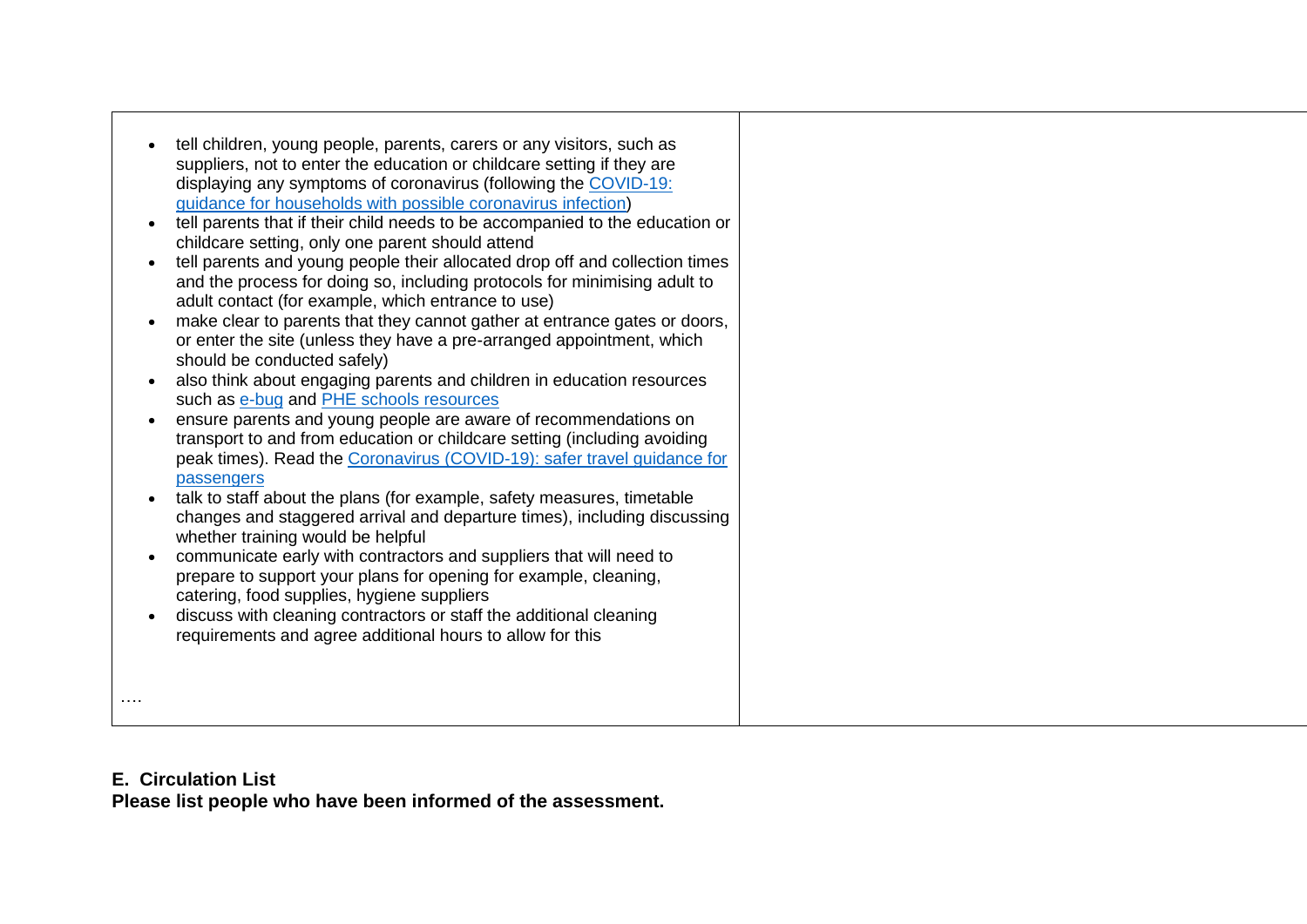| <b>NAME</b>              | <b>DESIGNATION</b>        | <b>SIGNATURE</b> | <b>DATE</b> |
|--------------------------|---------------------------|------------------|-------------|
| Jules Taylor             | <b>Headteacher</b>        |                  |             |
| <b>Cat Shepherd</b>      | <b>Deputy Headteacher</b> |                  |             |
| <b>Niki McGarvey</b>     | <b>Pastoral Manager</b>   |                  |             |
| <b>Katherine Edmonds</b> | <b>Head of Outreach</b>   |                  |             |
| <b>Dave Clarke</b>       | <b>Teacher</b>            |                  |             |
| <b>Claire McGuinness</b> | <b>Teacher in Charge</b>  |                  |             |
| <b>Holly Wainwright</b>  | <b>Teacher in Charge</b>  |                  |             |
| <b>Debbie Jones</b>      | <b>Teacher</b>            |                  |             |
| <b>Kevin McGarvey</b>    | <b>Teacher</b>            |                  |             |
| <b>Hannah Matthews</b>   | <b>Teacher</b>            |                  |             |
| <b>Hannah Laux</b>       | <b>Teacher</b>            |                  |             |
| Lowri John               | <b>Teacher</b>            |                  |             |
| <b>Martyn Foden</b>      | <b>Teacher</b>            |                  |             |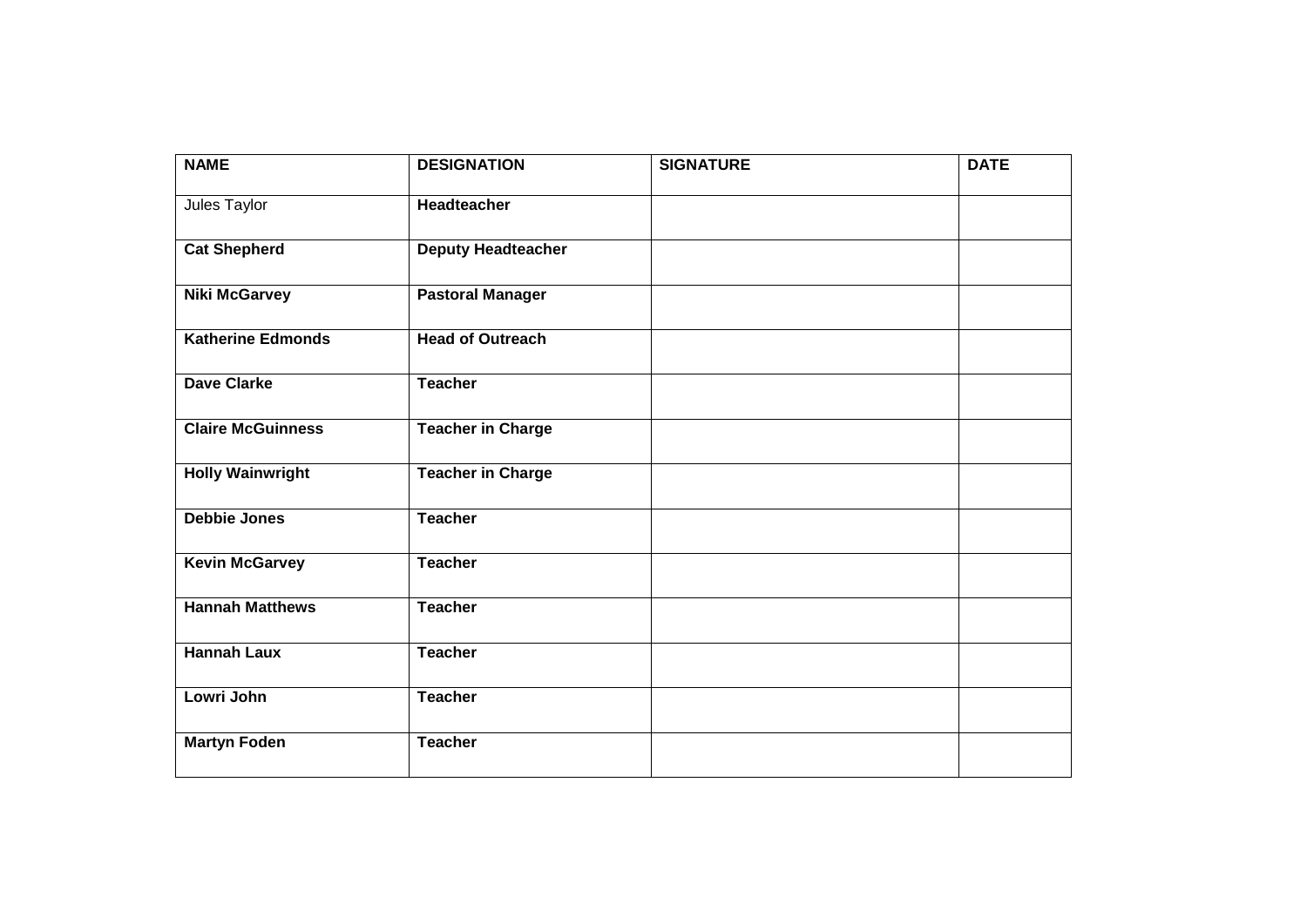| <b>Mel Ayres</b>           | <b>Teacher</b> |  |
|----------------------------|----------------|--|
| <b>Maja Janson</b>         | <b>Teacher</b> |  |
| <b>Anne Haubenschmid</b>   | <b>Teacher</b> |  |
| <b>Alison Hinton</b>       | <b>Teacher</b> |  |
| <b>Elly Downing</b>        | <b>Teacher</b> |  |
| <b>Maddy Evans</b>         | <b>TA</b>      |  |
| <b>Suzanne Hollinshead</b> | <b>TA</b>      |  |
| <b>Trisha Smith</b>        | <b>TA</b>      |  |
| <b>Kate Williams</b>       | <b>TA</b>      |  |
| <b>Skye Magill</b>         | <b>TA</b>      |  |
| <b>Ceri Broomhall</b>      | <b>TA</b>      |  |
| <b>Vince Harrhy</b>        | <b>TA</b>      |  |
| <b>Paul Kenyon</b>         | <b>TA</b>      |  |
| <b>Hollie Magill</b>       | <b>TA</b>      |  |
| <b>Oliver Morris</b>       | <b>TA</b>      |  |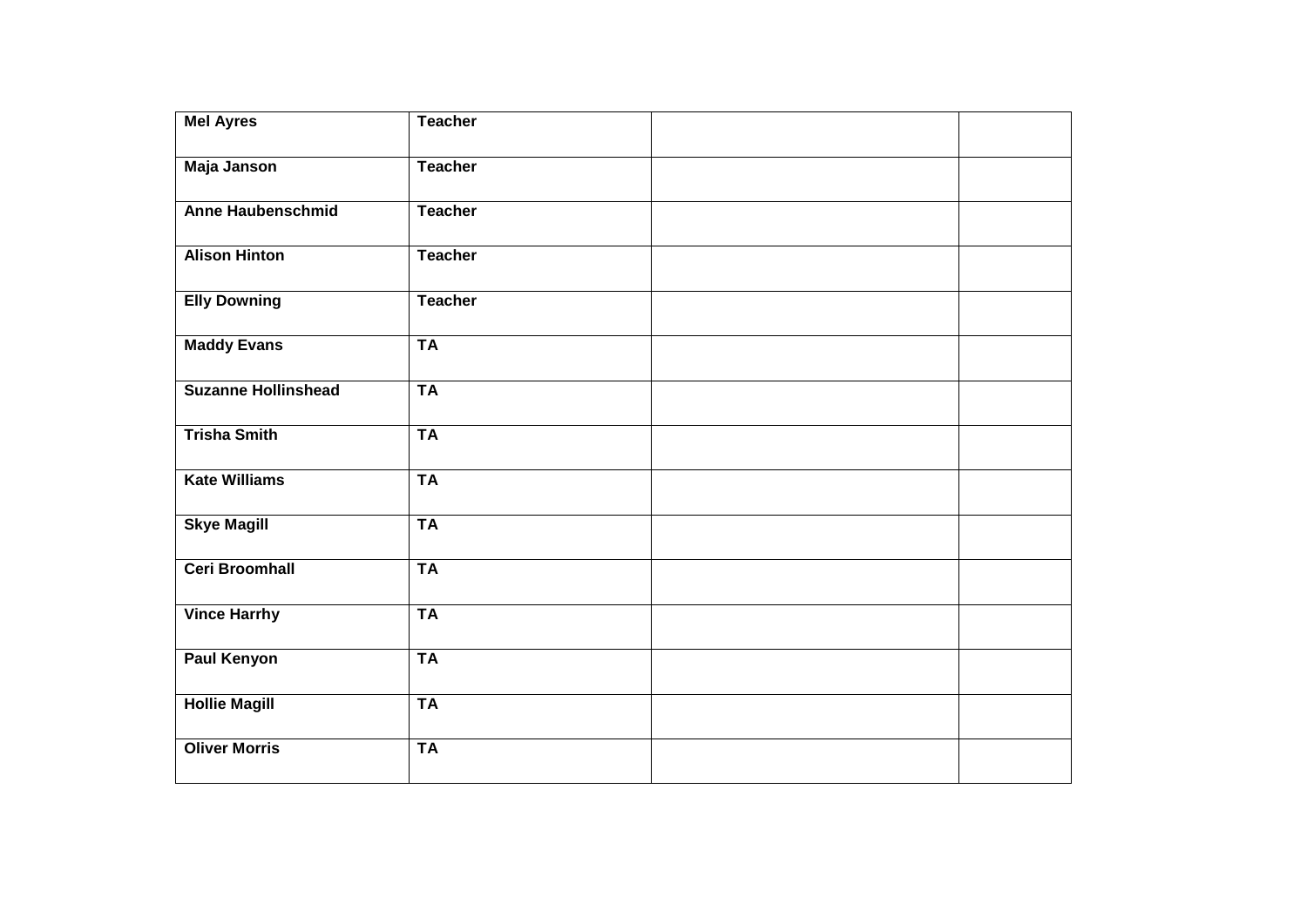| lan Roberts                | <b>TA</b>                            |  |
|----------------------------|--------------------------------------|--|
| <b>Glyn Thomas</b>         | <b>Alternative Provision Manager</b> |  |
| <b>Wendy Pulford</b>       | <b>HLTA</b>                          |  |
| <b>Gareth Lewis</b>        | <b>HLTA</b>                          |  |
| <b>Helen Petrie</b>        | <b>HLTA</b>                          |  |
| <b>Victoria Gleave</b>     | <b>Pastoral Assistant</b>            |  |
| <b>Jackie Clorley</b>      | <b>Office Manager</b>                |  |
| <b>Mary Garbett</b>        | <b>Clerical Assistant</b>            |  |
| <b>Christine Humphries</b> | <b>Clerical Assistant</b>            |  |
| <b>Mike Foden</b>          | <b>ICT Manager</b>                   |  |
| <b>Sean Lythe</b>          | <b>ICT apprentice</b>                |  |
| <b>James Ritch</b>         | <b>ICT Technician</b>                |  |
| <b>Caroline Peate</b>      | <b>Cook</b>                          |  |
| <b>Caroline Harvey</b>     | <b>Kitchen Assistant</b>             |  |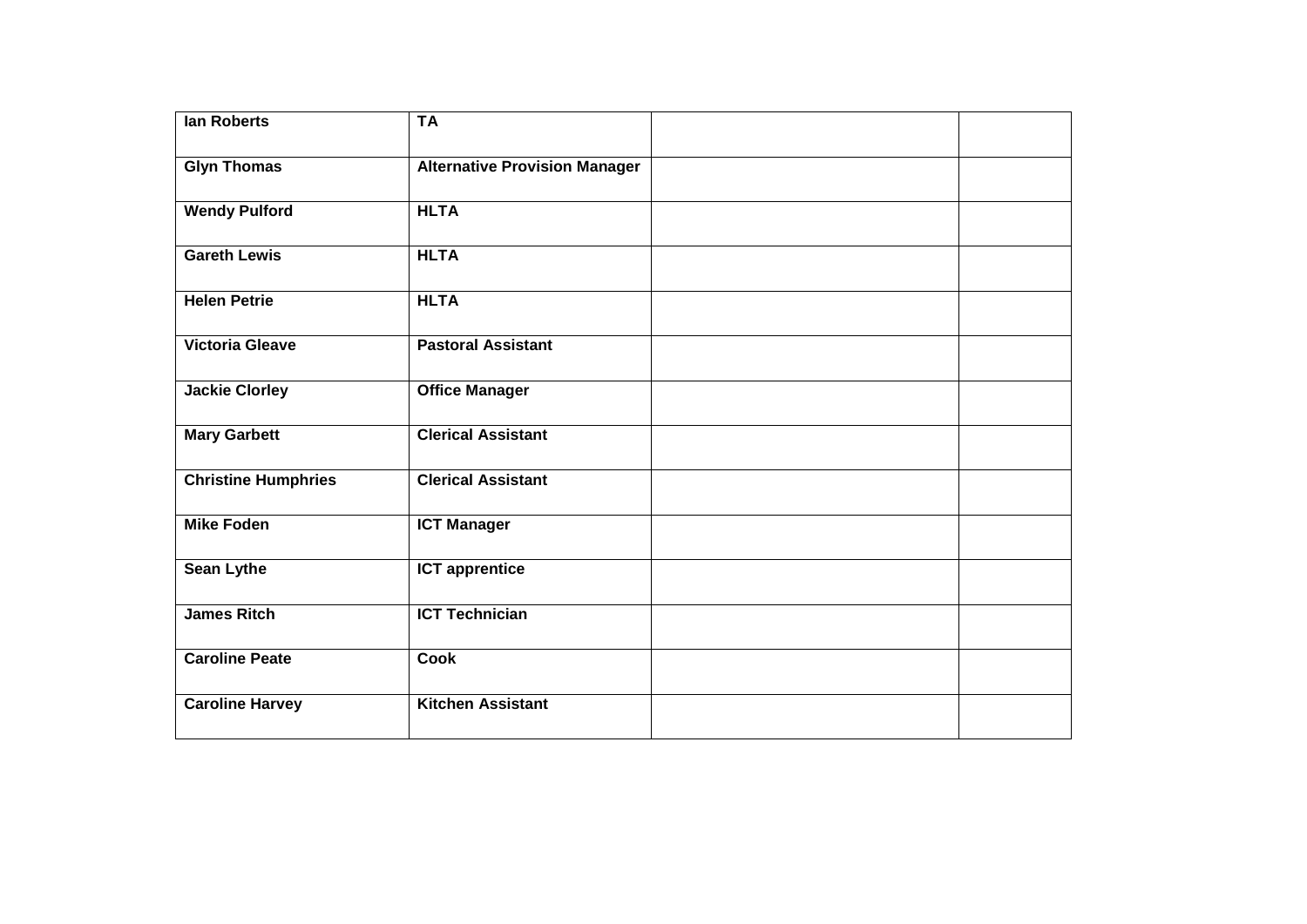## Appendix A

The following checklist has been prepared to guide premise managers. It is aimed at identifying actions that need to be taken to make the building and site safe. Within the checklist are items that have statutory duties attached such as examination, inspection, maintenance, servicing and testing. All of these will have been managed before the lockdown and should have been continued even though buildings have been closed or partially open.

It is essential that compliance is achieved before reoccupation.:

| <b>Building / Infrastructure /</b>                                                                                                                                                                                     | <b>Action</b>                                                                                                                                                                 | <b>Checked</b> | <b>Comments / Defects / Damage</b>                                          |
|------------------------------------------------------------------------------------------------------------------------------------------------------------------------------------------------------------------------|-------------------------------------------------------------------------------------------------------------------------------------------------------------------------------|----------------|-----------------------------------------------------------------------------|
| <b>Systems</b><br>Site:<br>Perimeter fencing, hedges,<br>gates etc.<br><b>Trees</b><br>$\bullet$<br>Waste storage areas and waste<br>bins                                                                              | <b>Boundary integrity</b><br>Risk assessments up-to-date; no<br>damage<br>Secure – waste collection still<br>occurring                                                        | <b>BC</b>      | Daily and weekly checks have<br>continued uninterrupted since 23rd<br>March |
| <b>Building:</b><br>Roof (inc. chimneys)<br>Facias, gutters, downpipes<br>Walls<br><b>Windows</b><br><b>Exterior doors</b><br>$\bullet$<br>Door canopies<br>Paths<br>$\bullet$<br>Roads, car park, gates /<br>barriers | Defects or damage<br>Doors opening properly with no<br>$\bullet$<br>restrictions<br>No defects or damage; in working<br>order<br>Slip or trip hazards (uneven,<br>holes etc.) | <b>BC</b>      | Daily and weekly checks have<br>continued uninterrupted since 23rd<br>March |
| Interior:<br>Ceilings<br>Walls                                                                                                                                                                                         | No defects or damage likely to<br>$\bullet$<br>affect building users                                                                                                          | <b>BC</b>      | Daily and weekly checks have<br>continued uninterrupted since 23rd<br>March |

Each building should have an identified person responsible for premise management.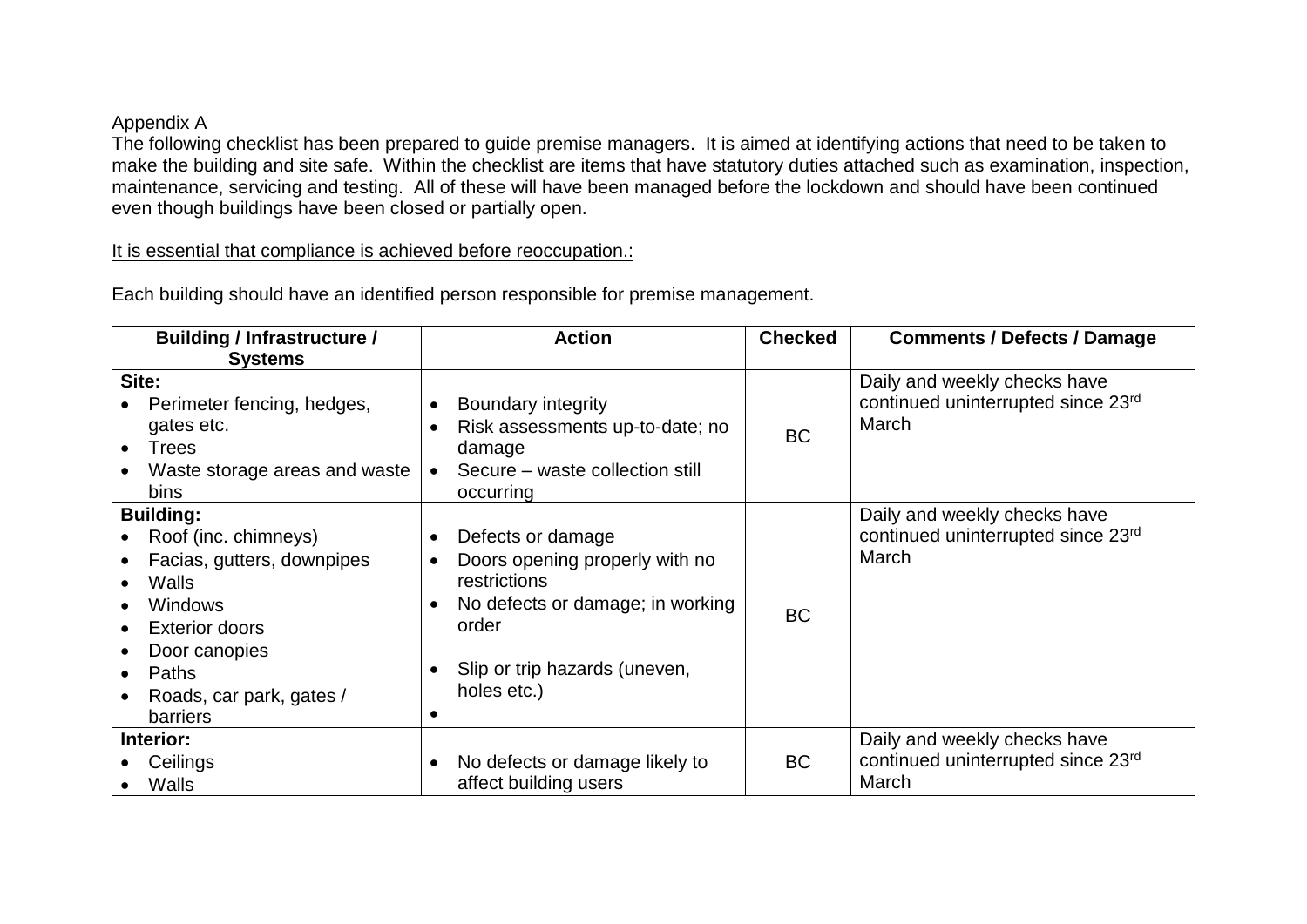| Doors – final exits open (fire,<br>emergency)<br>Fire doors (close and fit as<br>$\bullet$<br>intended)<br>Stairs / steps / ramps<br>Handrails<br>Floors (floor coverings) | Fire Doors checked for fit and<br>opening<br>No slip or trip hazards                                                                      |           |                                                                                                                                                           |
|----------------------------------------------------------------------------------------------------------------------------------------------------------------------------|-------------------------------------------------------------------------------------------------------------------------------------------|-----------|-----------------------------------------------------------------------------------------------------------------------------------------------------------|
| Infrastructure:                                                                                                                                                            |                                                                                                                                           |           |                                                                                                                                                           |
| Gas (turned on, no leaks)                                                                                                                                                  | Gas supply confirmed; no smell<br>of gas on entering building / room                                                                      |           | No mains gas supply in school<br>Circuit breakers checked<br>$\bullet$<br>Water temperature checks and                                                    |
| Electricity (CB / RCD checks,<br>sockets)                                                                                                                                  | Check circuit breakers to see if<br>any have tripped; Operate<br>RCD(s) to confirm operation;<br>inspect sockets for damage /<br>overload |           | flushing have continued<br>Boiler checked and operational<br>Kitchen has been in use - deep<br>clean to be undertaken w/c 24 <sup>th</sup><br>August 2020 |
| Water system                                                                                                                                                               |                                                                                                                                           |           |                                                                                                                                                           |
| Heating (boiler etc.)                                                                                                                                                      | Ensure supply; check for leaks;<br>legionella controls (see below)                                                                        | <b>BC</b> |                                                                                                                                                           |
| Ventilation                                                                                                                                                                | Boiler operational (heating and<br>hot water) - maintenance and<br>servicing carried out according to<br>schedule                         |           |                                                                                                                                                           |
|                                                                                                                                                                            |                                                                                                                                           |           |                                                                                                                                                           |
| <b>Kitchens</b>                                                                                                                                                            | Check system operation; change<br>$\bullet$<br>filters                                                                                    |           |                                                                                                                                                           |
|                                                                                                                                                                            | Check all equipment; inspect<br>kitchen and food storage areas                                                                            |           |                                                                                                                                                           |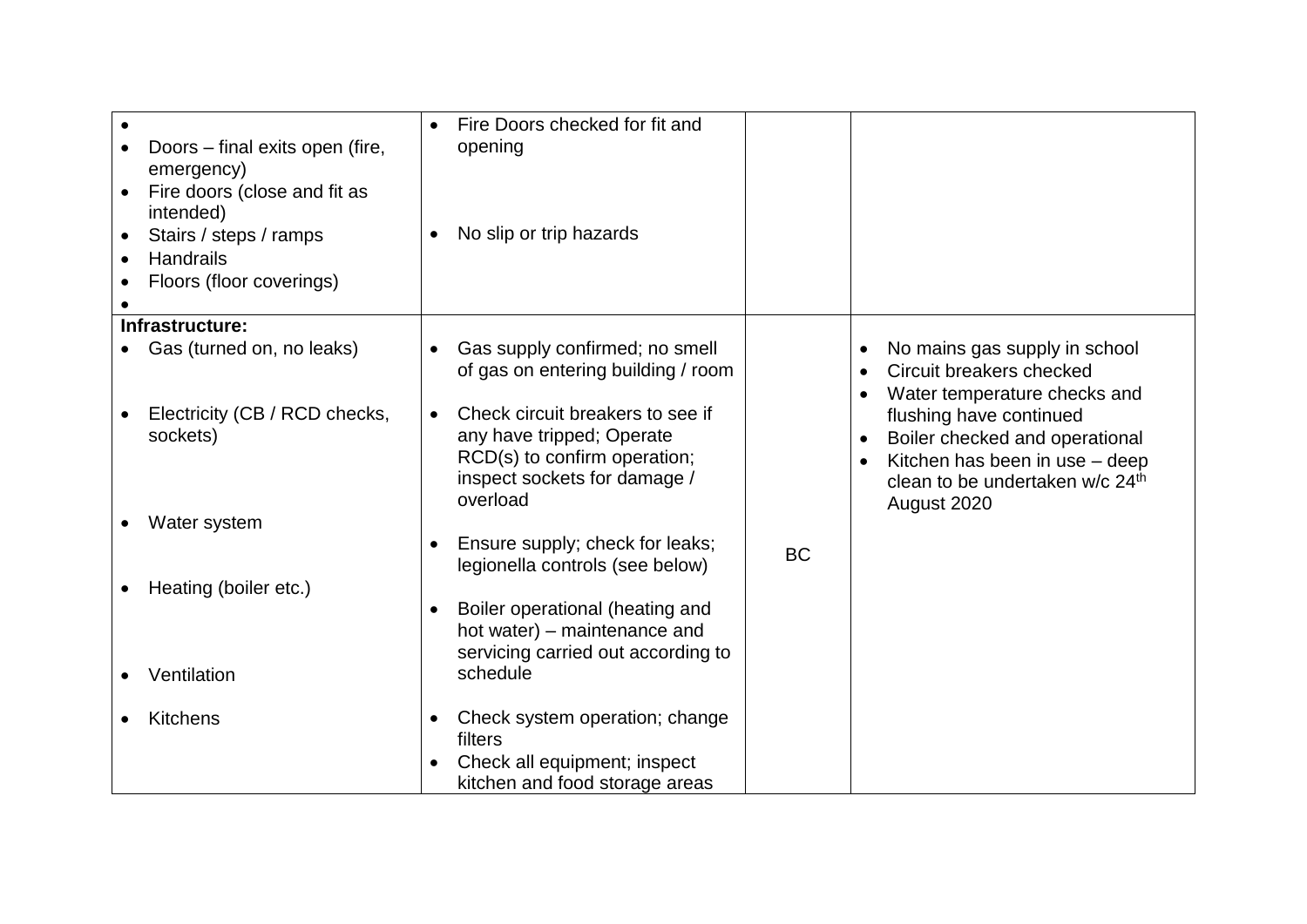| Toilets / showers<br>Swimming pools / hydrotherapy<br>pools                                                                                                         | for inspects / vermin; dispose of<br>food past sell-by date; enhanced<br>cleaning<br>Enhanced cleaning; legionella<br>controls<br>Cleaning regime<br>Follow PWTAG guidance                                                                                                                                                                       |           |                                                                                                                                                                                                                                                                                                              |
|---------------------------------------------------------------------------------------------------------------------------------------------------------------------|--------------------------------------------------------------------------------------------------------------------------------------------------------------------------------------------------------------------------------------------------------------------------------------------------------------------------------------------------|-----------|--------------------------------------------------------------------------------------------------------------------------------------------------------------------------------------------------------------------------------------------------------------------------------------------------------------|
| <b>Systems:</b>                                                                                                                                                     |                                                                                                                                                                                                                                                                                                                                                  |           |                                                                                                                                                                                                                                                                                                              |
| Fire detection and alarm<br>(see below)<br>Emergency lighting (see below)<br>Security<br>Communications - telephony<br>$IT - WiFi$<br>Pressure systems              | All detectors, call points and<br>$\bullet$<br>detectors operational; weekly<br>testing performed<br>Battery test to check e-lighting<br>operational<br>Alarm system working<br>$\bullet$<br>Phone lines operational<br>WiFi working<br>$\bullet$<br>Statutory examination,<br>maintenance and servicing<br>undertaken according to<br>schedules | <b>BC</b> | Fire detection and alarm system<br>$\bullet$<br>has been maintained – engineer<br>last on site 30th May 2020<br>Emergency lighting checks have<br>continued regularly since 23rd<br>March<br>Phone lines are operational<br>$\bullet$<br>Wifi is checked regularly<br>All statutory checks have<br>continued |
| Equipment:                                                                                                                                                          |                                                                                                                                                                                                                                                                                                                                                  |           |                                                                                                                                                                                                                                                                                                              |
| $\bullet$ IT – computers, monitors etc.<br>OHP / Whiteboards<br>Fire extinguishers<br>Access equipment / ladders<br>Kitchen equipment - kettles,<br>microwaves etc. | All IT equipment operational and<br>$\bullet$<br>without faults<br>Equipment in good working order<br>Serviced annually<br>$\bullet$<br>Visual inspections for damage /<br>defects<br>Visual inspections; PAT tests if<br>required                                                                                                               | <b>BC</b> | ICT daily/weekly checks<br>undertaken<br>Fire extinguishers maintained in<br>line with statutory requirements<br>Pat testing up to date<br>Lift service undertaken 3/6/2020                                                                                                                                  |